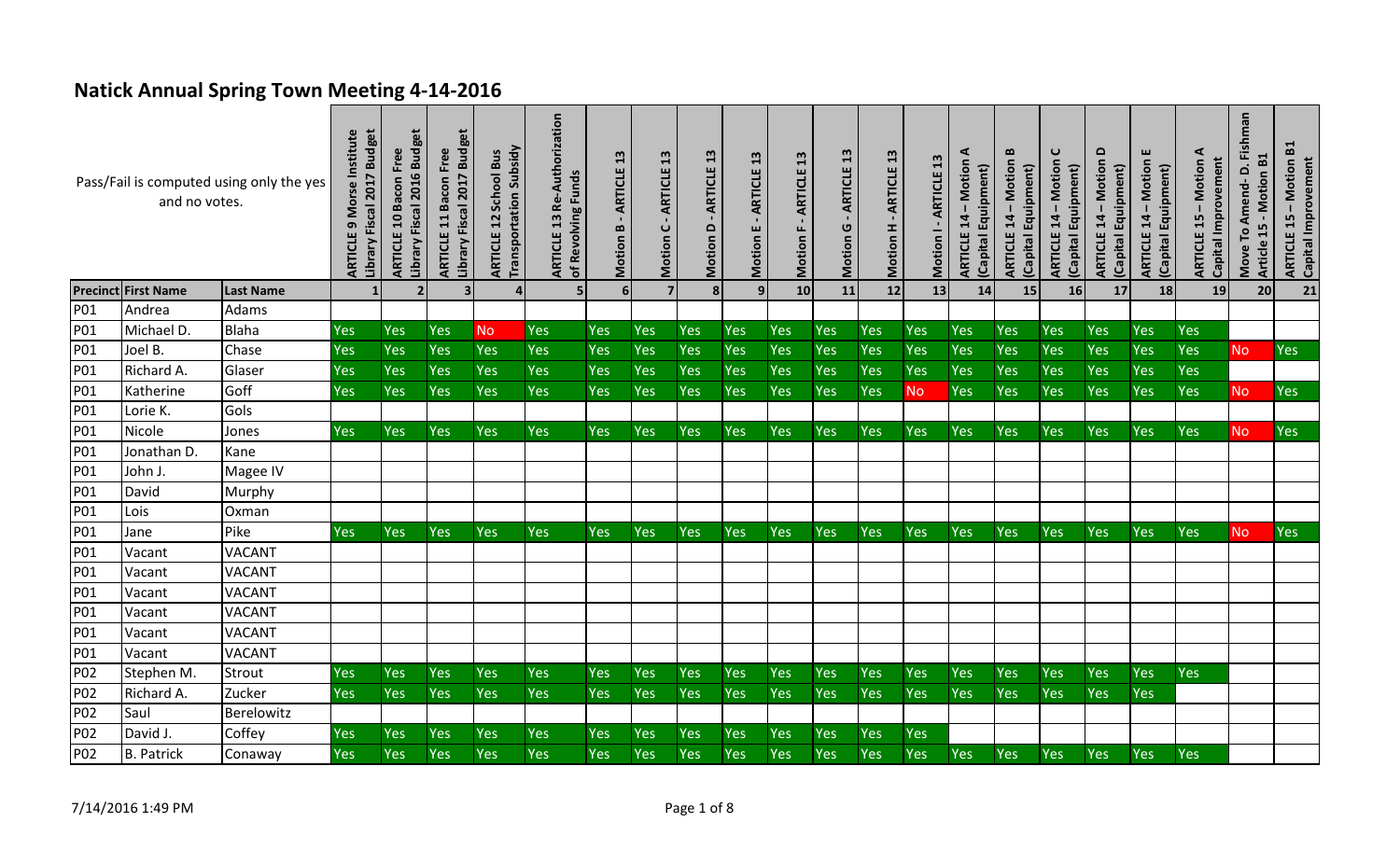|                 | and no votes.              | Pass/Fail is computed using only the yes | Institute<br>2017 Budget<br>Morse<br>Library Fiscal<br><b>ARTICLE</b> | 2016 Budget<br><b>ARTICLE 10 Bacon Free</b><br>Library Fiscal | 2017 Budget<br>Free<br>Bacon<br>Library Fiscal<br>11<br>ARTICLE | <b>Transportation Subsidy</b><br><b>School Bus</b><br>12<br>ARTICLE | Re-Authorization<br><b>Funds</b><br>of Revolving<br>$\frac{3}{2}$<br>ARTICLE | $\mathbf{a}$<br>ARTICLE<br>B<br>Motion | $\mathbf{a}$<br>ARTICLE<br>ပ<br>Motion | 13<br>ARTICLE<br>۵<br>Motion | $\mathbf{13}$<br>ARTICLE<br>Е<br>Motion | $\mathbf{13}$<br>ARTICLE<br>Motion | 13<br><b>ARTICLE</b><br>G<br>Motion | $\mathbf{a}$<br>ARTICLE<br>Motion H | <b>ARTICLE 13</b><br>Motion | ⋖<br>Motion<br>(Capital Equipment)<br>$14 -$<br><b>ARTICLE</b> | $\bf{m}$<br>Motion<br>(Capital Equipment)<br>$14 -$<br><b>ARTICLE</b> | C<br>Motion<br>Equipment)<br>14<br><b>ARTICLE</b><br>(Capital | $\Omega$<br><b>Motion</b><br>(Capital Equipment)<br>$14 -$<br>ARTICLE | ш<br>Motion<br>(Capital Equipment)<br>$14 -$<br>ARTICLE | ⋖<br>Capital Improvement<br>Motion<br>15<br>ARTICLE | Fishman<br>B1<br><u>ٰ</u><br>Motion<br>Amend-<br>15<br>Move To<br>Article | $\mathbf{E}$<br><b>ARTICLE 15 - Motion<br/>Capital Improvement</b> |
|-----------------|----------------------------|------------------------------------------|-----------------------------------------------------------------------|---------------------------------------------------------------|-----------------------------------------------------------------|---------------------------------------------------------------------|------------------------------------------------------------------------------|----------------------------------------|----------------------------------------|------------------------------|-----------------------------------------|------------------------------------|-------------------------------------|-------------------------------------|-----------------------------|----------------------------------------------------------------|-----------------------------------------------------------------------|---------------------------------------------------------------|-----------------------------------------------------------------------|---------------------------------------------------------|-----------------------------------------------------|---------------------------------------------------------------------------|--------------------------------------------------------------------|
|                 | <b>Precinct First Name</b> | <b>Last Name</b>                         |                                                                       | $\overline{2}$                                                | 3                                                               |                                                                     | 5                                                                            | 6                                      |                                        | 8 <sup>1</sup>               | 9 <sub>l</sub>                          | 10 <sup>1</sup>                    | 11                                  | 12                                  | 13                          | 14                                                             | 15                                                                    | 16                                                            | 17                                                                    | 18                                                      | 19                                                  | 20                                                                        | 21                                                                 |
| P <sub>02</sub> | Paul L.                    | Dellarocca                               | Yes                                                                   | Yes                                                           | Yes                                                             | Yes                                                                 | Yes                                                                          | Yes                                    | Yes                                    | <b>Yes</b>                   | Yes                                     | Yes                                | <b>Yes</b>                          | Yes                                 | Yes                         | <b>Yes</b>                                                     | <b>Yes</b>                                                            | <b>Yes</b>                                                    | Yes                                                                   | <b>Yes</b>                                              | <b>Yes</b>                                          | <b>No</b>                                                                 | Yes                                                                |
| P02             | Glen                       | Fitzpatrick                              | <b>Yes</b>                                                            | Yes                                                           | Yes                                                             | Yes                                                                 | Yes                                                                          | <b>Yes</b>                             | Yes                                    | <b>Yes</b>                   | Yes                                     | Yes                                | Yes                                 | <b>Yes</b>                          | Yes                         | <b>ABS</b>                                                     | <b>Yes</b>                                                            |                                                               |                                                                       |                                                         |                                                     |                                                                           |                                                                    |
| P02             | David J.                   | Gallo                                    |                                                                       |                                                               |                                                                 |                                                                     |                                                                              |                                        |                                        |                              |                                         |                                    |                                     |                                     |                             |                                                                |                                                                       |                                                               |                                                                       |                                                         |                                                     |                                                                           |                                                                    |
| P02             | Charles M.                 | Hughes                                   |                                                                       |                                                               |                                                                 |                                                                     |                                                                              |                                        |                                        |                              |                                         |                                    |                                     |                                     |                             |                                                                |                                                                       |                                                               |                                                                       |                                                         |                                                     |                                                                           |                                                                    |
| P02             | Stephen M.                 | Kane                                     |                                                                       |                                                               |                                                                 |                                                                     |                                                                              |                                        |                                        |                              |                                         |                                    |                                     |                                     |                             |                                                                |                                                                       |                                                               |                                                                       |                                                         |                                                     |                                                                           |                                                                    |
| P02             | Richard T.                 | Montross                                 | Yes                                                                   | Yes                                                           | <b>Yes</b>                                                      | Yes                                                                 | <b>Yes</b>                                                                   | <b>Yes</b>                             | Yes                                    | <b>Yes</b>                   | <b>Yes</b>                              | Yes                                | Yes                                 | <b>Yes</b>                          | Yes                         | Yes                                                            | Yes                                                                   | <b>Yes</b>                                                    | Yes                                                                   | <b>Yes</b>                                              | Yes                                                 | No.                                                                       | <b>Yes</b>                                                         |
| P02             | Lynne                      | Montross                                 | Yes                                                                   | Yes                                                           | Yes                                                             | Yes                                                                 | Yes                                                                          | Yes                                    | Yes                                    | Yes                          | Yes                                     | Yes                                | Yes                                 | <b>Yes</b>                          | Yes                         | Yes                                                            | Yes                                                                   | Yes                                                           | Yes                                                                   | <b>Yes</b>                                              | Yes                                                 | <b>No</b>                                                                 | Yes                                                                |
| P02             | Stephen Edwin Robb         |                                          | Yes                                                                   | Yes                                                           | Yes                                                             | Yes                                                                 | Yes                                                                          | <b>Yes</b>                             | Yes                                    |                              | Yes                                     | Yes                                | Yes                                 | Yes                                 | Yes                         | Yes                                                            | Yes                                                                   | <b>Yes</b>                                                    | Yes                                                                   | <b>ABS</b>                                              | Yes                                                 | No.                                                                       | Yes                                                                |
| P02             | Scott                      | Spiegel                                  |                                                                       |                                                               |                                                                 |                                                                     |                                                                              |                                        |                                        |                              |                                         |                                    |                                     |                                     |                             |                                                                |                                                                       |                                                               |                                                                       |                                                         |                                                     |                                                                           |                                                                    |
| P02             | Christine M.               | Therrien                                 | Yes                                                                   | Yes                                                           | Yes                                                             | Yes                                                                 | <b>Yes</b>                                                                   | <b>Yes</b>                             | Yes                                    | <b>Yes</b>                   | Yes                                     | Yes                                | <b>Yes</b>                          | Yes                                 | Yes                         | Yes                                                            | <b>Yes</b>                                                            | <b>Yes</b>                                                    | Yes                                                                   | <b>Yes</b>                                              | Yes                                                 | <b>ABS</b>                                                                | Yes                                                                |
| P02             | Jennifer Davis             | Wirkala                                  |                                                                       |                                                               |                                                                 |                                                                     |                                                                              |                                        |                                        |                              |                                         |                                    |                                     |                                     |                             |                                                                |                                                                       |                                                               |                                                                       |                                                         |                                                     |                                                                           |                                                                    |
| P02             | <b>Susan Mande</b>         | Zucker                                   | Yes                                                                   | Yes                                                           | <b>Yes</b>                                                      | <b>Yes</b>                                                          | <b>Yes</b>                                                                   | <b>Yes</b>                             | Yes                                    | <b>Yes</b>                   | Yes                                     | Yes                                | Yes                                 | Yes                                 | Yes                         | Yes                                                            | Yes                                                                   | Yes                                                           | Yes                                                                   | <b>Yes</b>                                              |                                                     |                                                                           |                                                                    |
| P02             | Alfred R.                  | Doig                                     | Yes                                                                   | Yes                                                           | Yes                                                             | Yes                                                                 | Yes                                                                          | <b>Yes</b>                             | Yes                                    | Yes                          | Yes                                     | Yes                                | Yes                                 | <b>Yes</b>                          | Yes                         | Yes                                                            | Yes                                                                   | Yes                                                           | Yes                                                                   | Yes                                                     | <b>Yes</b>                                          | <b>No</b>                                                                 | Yes                                                                |
| P03             | Donna Volpe                | Casey                                    | Yes                                                                   | Yes                                                           | Yes                                                             | Yes                                                                 | Yes                                                                          | <b>Yes</b>                             | Yes                                    | <b>Yes</b>                   | Yes                                     | Yes                                | Yes                                 | <b>Yes</b>                          | Yes                         | Yes                                                            | Yes                                                                   | <b>Yes</b>                                                    | Yes                                                                   | <b>Yes</b>                                              | Yes                                                 | <b>No</b>                                                                 | Yes                                                                |
| P03             | Victor P.                  | D'Costa                                  |                                                                       |                                                               |                                                                 |                                                                     |                                                                              |                                        |                                        |                              |                                         |                                    |                                     |                                     |                             |                                                                |                                                                       |                                                               |                                                                       |                                                         |                                                     |                                                                           |                                                                    |
| P03             | Carol A.                   | Delehanty                                | Yes                                                                   | Yes                                                           | <b>Yes</b>                                                      | Yes                                                                 | Yes                                                                          | <b>Yes</b>                             | Yes                                    | Yes                          | Yes                                     | Yes                                | <b>Yes</b>                          | <b>No</b>                           | Yes                         |                                                                |                                                                       |                                                               |                                                                       |                                                         |                                                     |                                                                           |                                                                    |
| P03             | Sandra J.                  | Desveaux                                 | Yes                                                                   | Yes                                                           | Yes                                                             | Yes                                                                 | Yes                                                                          | Yes                                    | Yes                                    | Yes                          | Yes                                     | Yes                                | Yes                                 | Yes                                 | Yes                         | Yes                                                            | Yes                                                                   | Yes                                                           | Yes                                                                   | <b>Yes</b>                                              | Yes                                                 | <b>No</b>                                                                 | Yes                                                                |
| P03             | Leah P.                    | Falzone                                  | Yes                                                                   | Yes                                                           | Yes                                                             | Yes                                                                 | Yes                                                                          | <b>Yes</b>                             | Yes                                    | <b>Yes</b>                   | Yes                                     | Yes                                | <b>Yes</b>                          |                                     | Yes                         | Yes                                                            | Yes                                                                   | Yes                                                           | Yes                                                                   | <b>Yes</b>                                              | Yes                                                 | Yes                                                                       | Yes                                                                |
| P03             | David H.                   | Fishman                                  | Yes                                                                   | Yes                                                           | Yes                                                             | Yes                                                                 | <b>Yes</b>                                                                   | <b>Yes</b>                             | Yes                                    | <b>Yes</b>                   | Yes                                     | Yes                                | Yes                                 | Yes                                 | Yes                         | Yes                                                            | Yes                                                                   | <b>Yes</b>                                                    | Yes                                                                   | <b>No</b>                                               | Yes                                                 | Yes                                                                       | Yes                                                                |
| P03             | Charles A.                 | Grady                                    | Yes                                                                   | Yes                                                           | <b>Yes</b>                                                      | Yes                                                                 | Yes                                                                          | <b>Yes</b>                             | Yes                                    | <b>Yes</b>                   | Yes                                     | Yes                                | Yes                                 | Yes                                 | Yes                         | Yes                                                            | Yes                                                                   | <b>Yes</b>                                                    | Yes                                                                   | <b>Yes</b>                                              | Yes                                                 | Yes                                                                       | <b>Yes</b>                                                         |
| P03             | Robert M.                  | Healey                                   | Yes                                                                   | Yes                                                           | <b>Yes</b>                                                      | <b>No</b>                                                           | Yes                                                                          | <b>Yes</b>                             | Yes                                    | <b>Yes</b>                   | Yes                                     | Yes                                | Yes                                 | <b>Yes</b>                          | Yes                         | Yes                                                            | Yes                                                                   | <b>Yes</b>                                                    | Yes                                                                   | <b>Yes</b>                                              | <b>Yes</b>                                          | <b>No</b>                                                                 | Yes                                                                |
| P03             | Judith A.                  | Kuhn                                     | Yes                                                                   | Yes                                                           | Yes                                                             | Yes                                                                 | Yes                                                                          | <b>Yes</b>                             | Yes                                    | Yes                          | Yes                                     | Yes                                | Yes                                 | <b>Yes</b>                          | Yes                         | Yes                                                            | Yes                                                                   | Yes                                                           | Yes                                                                   | <b>Yes</b>                                              | Yes                                                 | <b>No</b>                                                                 | Yes                                                                |
| P03             | Leonard P.                 | Kuhn                                     | Yes                                                                   | Yes                                                           | <b>Yes</b>                                                      | Yes                                                                 | <b>Yes</b>                                                                   | <b>Yes</b>                             | Yes                                    | <b>Yes</b>                   | Yes                                     | Yes                                | Yes                                 | Yes                                 | <b>Yes</b>                  | Yes                                                            | Yes                                                                   | <b>Yes</b>                                                    | Yes                                                                   | <b>Yes</b>                                              | Yes                                                 | N <sub>o</sub>                                                            | Yes                                                                |
| P03             | Joan R.                    | Mathews                                  |                                                                       |                                                               |                                                                 |                                                                     |                                                                              |                                        |                                        |                              |                                         |                                    |                                     |                                     |                             |                                                                |                                                                       |                                                               |                                                                       |                                                         |                                                     |                                                                           |                                                                    |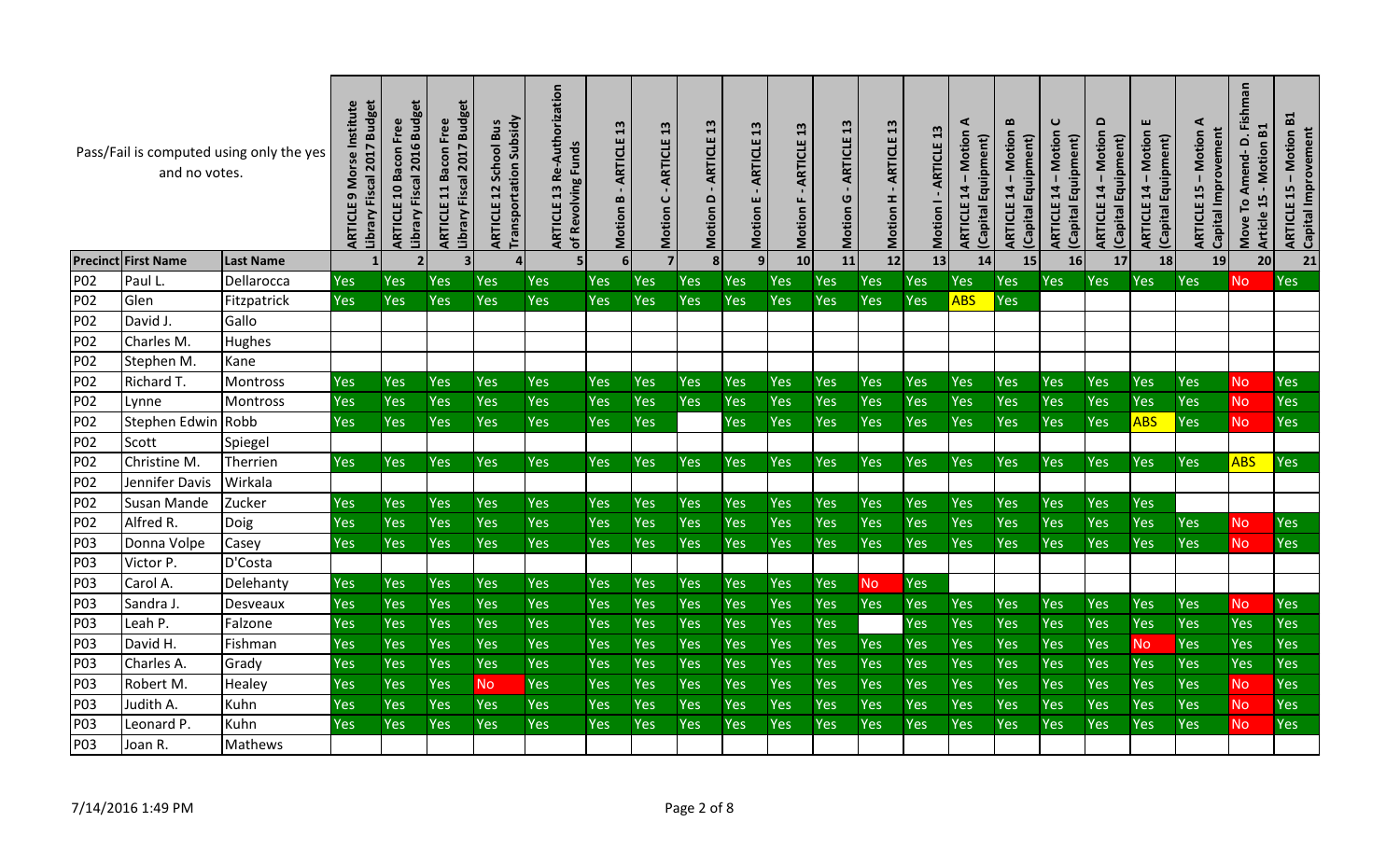|                 | and no votes.              | Pass/Fail is computed using only the yes | 2017 Budget<br>Library Fiscal<br><b>ARTICL</b> | Library Fiscal 2016 Budget<br><b>ARTICLE 10 Bacon Free</b> | 2017 Budget<br>Free<br>Bacon<br>Library Fiscal<br>11<br>ARTICLE | <b>Transportation Subsidy</b><br><b>Bus</b><br>School<br>12<br>ARTICLE | Re-Authorization<br>of Revolving Funds<br>$\frac{3}{1}$<br><b>ARTICLE</b> | $\mathbf{a}$<br>ARTICLE<br>$\bf{m}$<br>Motion | $\mathbf{a}$<br><b>ARTICLE</b><br>ပ<br>Motion | $\mathbf{a}$<br>ARTICLE<br>$\Omega$<br>Motion | 13<br>ARTICLE<br>Е<br>Motion | $\mathbf{13}$<br>ARTICLE<br>Motion | 13<br>ARTICLE<br>ပ<br>Motion | $\mathbf{a}$<br>ARTICLE<br>Motion H | ARTICLE 13<br>Motion | ⋖<br>Motion<br>(Capital Equipment)<br>$\overline{4}$<br>ARTICLE | $\bf{m}$<br>Motion<br>(Capital Equipment)<br>$14 -$<br><b>ARTICLE</b> | C<br>Motion<br>(Capital Equipment)<br>14<br>ARTICLE | $\Omega$<br><b>Motion</b><br>Equipment)<br>$14 -$<br><b>ARTICLE</b><br>Capital | ш<br>Motion<br>(Capital Equipment)<br>$14 -$<br><b>ARTICLE</b> | ⋖<br>Capital Improvement<br><b>Motion</b><br>15<br>ARTICLE | Fishman<br>B1<br>Amend-D.<br>Motion<br>ഥ<br>Move To<br>1<br><b>Article</b> | B1<br><b>ARTICLE 15 - Motion<br/>Capital Improvement</b> |
|-----------------|----------------------------|------------------------------------------|------------------------------------------------|------------------------------------------------------------|-----------------------------------------------------------------|------------------------------------------------------------------------|---------------------------------------------------------------------------|-----------------------------------------------|-----------------------------------------------|-----------------------------------------------|------------------------------|------------------------------------|------------------------------|-------------------------------------|----------------------|-----------------------------------------------------------------|-----------------------------------------------------------------------|-----------------------------------------------------|--------------------------------------------------------------------------------|----------------------------------------------------------------|------------------------------------------------------------|----------------------------------------------------------------------------|----------------------------------------------------------|
|                 | <b>Precinct First Name</b> | <b>Last Name</b>                         |                                                |                                                            | 3                                                               | $\overline{4}$                                                         | 5 <sub>l</sub>                                                            | 6 <sup>1</sup>                                |                                               | 8 <sup>1</sup>                                | 9 <sub>l</sub>               | 10                                 | 11                           | 12                                  | 13                   | 14                                                              | 15                                                                    | 16                                                  | 17                                                                             | 18                                                             | 19                                                         | 20                                                                         | 21                                                       |
| P03             | Julie M.                   | McDonough                                | Yes                                            | Yes                                                        | <b>Yes</b>                                                      | Yes                                                                    | Yes                                                                       | Yes                                           | Yes                                           | Yes                                           | Yes                          | Yes                                | Yes                          | Yes                                 | Yes                  | Yes                                                             | <b>Yes</b>                                                            | Yes                                                 | <b>Yes</b>                                                                     | <b>Yes</b>                                                     | Yes                                                        | Yes                                                                        | Yes                                                      |
| P03             | Donna M.                   | McKenzie                                 | Yes                                            | Yes                                                        | <b>Yes</b>                                                      | Yes                                                                    | Yes                                                                       | <b>Yes</b>                                    | Yes                                           | Yes                                           | Yes                          | Yes                                | Yes                          | Yes                                 | <b>No</b>            | Yes                                                             | Yes                                                                   | Yes                                                 | Yes                                                                            | Yes                                                            | Yes                                                        | <b>No</b>                                                                  | Yes                                                      |
| P03             | Andrew J.                  | Meyer                                    | Yes                                            | Yes                                                        | <b>Yes</b>                                                      | Yes                                                                    | Yes                                                                       | <b>Yes</b>                                    | Yes                                           | Yes                                           | Yes                          | Yes                                | Yes                          | <b>Yes</b>                          | Yes                  | Yes                                                             | Yes                                                                   | Yes                                                 | Yes                                                                            | <b>Yes</b>                                                     | Yes                                                        | <b>No</b>                                                                  | <b>Yes</b>                                               |
| P <sub>03</sub> | Ross J.                    | Rodino                                   |                                                |                                                            |                                                                 |                                                                        |                                                                           |                                               |                                               |                                               |                              |                                    |                              |                                     |                      |                                                                 |                                                                       |                                                     |                                                                                |                                                                |                                                            |                                                                            |                                                          |
| P03             | Robert                     | Rowe                                     |                                                |                                                            |                                                                 |                                                                        |                                                                           |                                               |                                               |                                               |                              |                                    |                              |                                     |                      | Yes                                                             |                                                                       | Yes                                                 | Yes                                                                            | Yes                                                            | <b>ABS</b>                                                 | <b>No</b>                                                                  | <b>Yes</b>                                               |
| P03             | William                    | Schoenig                                 | <b>Yes</b>                                     | Yes                                                        | <b>Yes</b>                                                      | Yes                                                                    | Yes                                                                       | <b>Yes</b>                                    | Yes                                           | <b>Yes</b>                                    | Yes                          | Yes                                | Yes                          | Yes                                 | Yes                  | Yes                                                             | Yes                                                                   | Yes                                                 | Yes                                                                            | <b>Yes</b>                                                     | <b>Yes</b>                                                 | <b>No</b>                                                                  |                                                          |
| P03             | Bruce D                    | Whitney                                  | Yes                                            | Yes                                                        | <b>Yes</b>                                                      | Yes                                                                    | Yes                                                                       | <b>Yes</b>                                    | Yes                                           | Yes                                           | Yes                          | Yes                                | Yes                          | <b>Yes</b>                          | Yes                  | Yes                                                             | Yes                                                                   | Yes                                                 | Yes                                                                            | <b>Yes</b>                                                     | Yes                                                        |                                                                            |                                                          |
| P04             | Salvatore A.               | Alessi                                   | <b>Yes</b>                                     | Yes                                                        | <b>Yes</b>                                                      | Yes                                                                    | Yes                                                                       |                                               |                                               |                                               | Yes                          |                                    | Yes                          | <b>Yes</b>                          | Yes                  | Yes                                                             | Yes                                                                   | Yes                                                 | Yes                                                                            | <b>Yes</b>                                                     | Yes                                                        | <b>No</b>                                                                  | Yes                                                      |
| P04             | Moire V.                   | Balsam                                   | <b>Yes</b>                                     | Yes                                                        | <b>Yes</b>                                                      | Yes                                                                    | Yes                                                                       | <b>Yes</b>                                    | Yes                                           | Yes                                           | Yes                          | Yes                                | Yes                          | <b>Yes</b>                          | Yes                  | Yes                                                             | Yes                                                                   | Yes                                                 | Yes                                                                            | <b>Yes</b>                                                     | Yes                                                        | <b>No</b>                                                                  | Yes                                                      |
| P <sub>04</sub> | Dirk                       | Coburn Jr.                               |                                                |                                                            |                                                                 |                                                                        | Yes                                                                       | <b>Yes</b>                                    | Yes                                           | Yes                                           | Yes                          | Yes                                | Yes                          | <b>Yes</b>                          | Yes                  | Yes                                                             | <b>Yes</b>                                                            | Yes                                                 | Yes                                                                            | <b>Yes</b>                                                     | Yes                                                        | <b>No</b>                                                                  | Yes                                                      |
| P04             | John A.                    | Donovan III                              |                                                |                                                            | <b>Yes</b>                                                      |                                                                        | Yes                                                                       | <b>Yes</b>                                    | Yes                                           | Yes                                           | <b>Yes</b>                   | Yes                                | Yes                          | <b>Yes</b>                          | Yes                  |                                                                 |                                                                       |                                                     |                                                                                |                                                                |                                                            |                                                                            |                                                          |
| P04             | Diane                      | Floyd                                    |                                                |                                                            |                                                                 |                                                                        |                                                                           |                                               |                                               |                                               |                              |                                    |                              |                                     |                      |                                                                 |                                                                       |                                                     |                                                                                |                                                                |                                                            |                                                                            |                                                          |
| P04             | Richard A.                 | Foley                                    | Yes                                            | Yes                                                        | <b>Yes</b>                                                      | Yes                                                                    | <b>Yes</b>                                                                | <b>Yes</b>                                    | Yes                                           | <b>Yes</b>                                    | <b>Yes</b>                   | Yes                                | Yes                          | Yes                                 | Yes                  | Yes                                                             | <b>Yes</b>                                                            | Yes                                                 | Yes                                                                            | <b>Yes</b>                                                     | <b>Yes</b>                                                 | <b>No</b>                                                                  | Yes                                                      |
| <b>P04</b>      | Jonathan H.                | Freedman                                 | <b>Yes</b>                                     | Yes                                                        | <b>Yes</b>                                                      | Yes                                                                    | Yes                                                                       | Yes                                           | Yes                                           | Yes                                           | Yes                          | Yes                                | Yes                          | <b>Yes</b>                          | Yes                  | Yes                                                             | Yes                                                                   | Yes                                                 | Yes                                                                            | Yes                                                            | Yes                                                        | <b>No</b>                                                                  | Yes                                                      |
| <b>P04</b>      | Rhonda J.                  | Garvin-Conaway                           | Yes                                            | Yes                                                        | <b>Yes</b>                                                      | Yes                                                                    | Yes                                                                       | <b>Yes</b>                                    | Yes                                           | Yes                                           | Yes                          | Yes                                | Yes                          | <b>Yes</b>                          | Yes                  | Yes                                                             | Yes                                                                   | Yes                                                 | Yes                                                                            | <b>Yes</b>                                                     | Yes                                                        | <b>No</b>                                                                  | Yes                                                      |
| P04             | Brianna M.                 | Heyde                                    | Yes                                            | Yes                                                        | <b>Yes</b>                                                      | Yes                                                                    | Yes                                                                       | <b>Yes</b>                                    | Yes                                           | Yes                                           | Yes                          | Yes                                | Yes                          | <b>Yes</b>                          | Yes                  | Yes                                                             | Yes                                                                   | <b>Yes</b>                                          | Yes                                                                            | Yes                                                            | <b>Yes</b>                                                 | <b>No</b>                                                                  | <b>Yes</b>                                               |
| P <sub>04</sub> | Christina E.               | Kruczynski                               |                                                |                                                            |                                                                 |                                                                        |                                                                           |                                               |                                               |                                               |                              |                                    |                              |                                     |                      |                                                                 |                                                                       |                                                     |                                                                                |                                                                |                                                            |                                                                            |                                                          |
| P04             | Douglas L.                 | Landry                                   |                                                |                                                            |                                                                 |                                                                        |                                                                           |                                               |                                               |                                               |                              |                                    |                              |                                     |                      |                                                                 |                                                                       |                                                     |                                                                                |                                                                |                                                            |                                                                            |                                                          |
| P04             | Nancy B.                   | Nottonson                                | <b>Yes</b>                                     | Yes                                                        | <b>Yes</b>                                                      | Yes                                                                    | Yes                                                                       | <b>Yes</b>                                    | Yes                                           | Yes                                           | Yes                          | Yes                                | Yes                          | <b>Yes</b>                          | Yes                  | Yes                                                             | Yes                                                                   | Yes                                                 | Yes                                                                            | <b>Yes</b>                                                     | <b>Yes</b>                                                 | <b>No</b>                                                                  | Yes                                                      |
| P04             | Peter A.                   | Nottonson                                | <b>Yes</b>                                     | Yes                                                        | <b>Yes</b>                                                      | <b>Yes</b>                                                             | <b>Yes</b>                                                                | <b>Yes</b>                                    | <b>Yes</b>                                    | <b>Yes</b>                                    | <b>Yes</b>                   | Yes                                | <b>Yes</b>                   |                                     | Yes                  | Yes                                                             | <b>Yes</b>                                                            | Yes                                                 | Yes                                                                            | <b>Yes</b>                                                     | <b>Yes</b>                                                 | <b>No</b>                                                                  | Yes                                                      |
| P04             | Michael J.                 | Price                                    |                                                |                                                            |                                                                 |                                                                        |                                                                           |                                               |                                               |                                               |                              |                                    |                              |                                     |                      |                                                                 |                                                                       |                                                     |                                                                                |                                                                |                                                            |                                                                            |                                                          |
| P <sub>04</sub> | Barbara Fahey              | Sanchez                                  | <b>Yes</b>                                     | Yes                                                        | <b>Yes</b>                                                      | Yes                                                                    | Yes                                                                       | <b>Yes</b>                                    | Yes                                           | Yes                                           | Yes                          | Yes                                | Yes                          | <b>Yes</b>                          | Yes                  | Yes                                                             | Yes                                                                   | Yes                                                 | Yes                                                                            | <b>Yes</b>                                                     | <b>Yes</b>                                                 | <b>No</b>                                                                  | Yes                                                      |
| P04             | Catherine                  | Schellenberg                             | Yes                                            | Yes                                                        | Yes                                                             | Yes                                                                    | Yes                                                                       | <b>Yes</b>                                    | Yes                                           | Yes                                           | Yes                          | Yes                                | Yes                          | <b>Yes</b>                          | Yes                  | Yes                                                             | Yes                                                                   | Yes                                                 | Yes                                                                            | <b>Yes</b>                                                     | Yes                                                        | <b>No</b>                                                                  | Yes                                                      |
| <b>P04</b>      | Daniel C.                  | Sohl                                     | <b>Yes</b>                                     | Yes                                                        | <b>Yes</b>                                                      | Yes                                                                    | Yes                                                                       | <b>Yes</b>                                    | Yes                                           | Yes                                           | Yes                          | Yes                                | Yes                          | <b>Yes</b>                          | Yes                  | Yes                                                             | Yes                                                                   | Yes                                                 | Yes                                                                            | <b>Yes</b>                                                     | Yes                                                        | <b>No</b>                                                                  | Yes                                                      |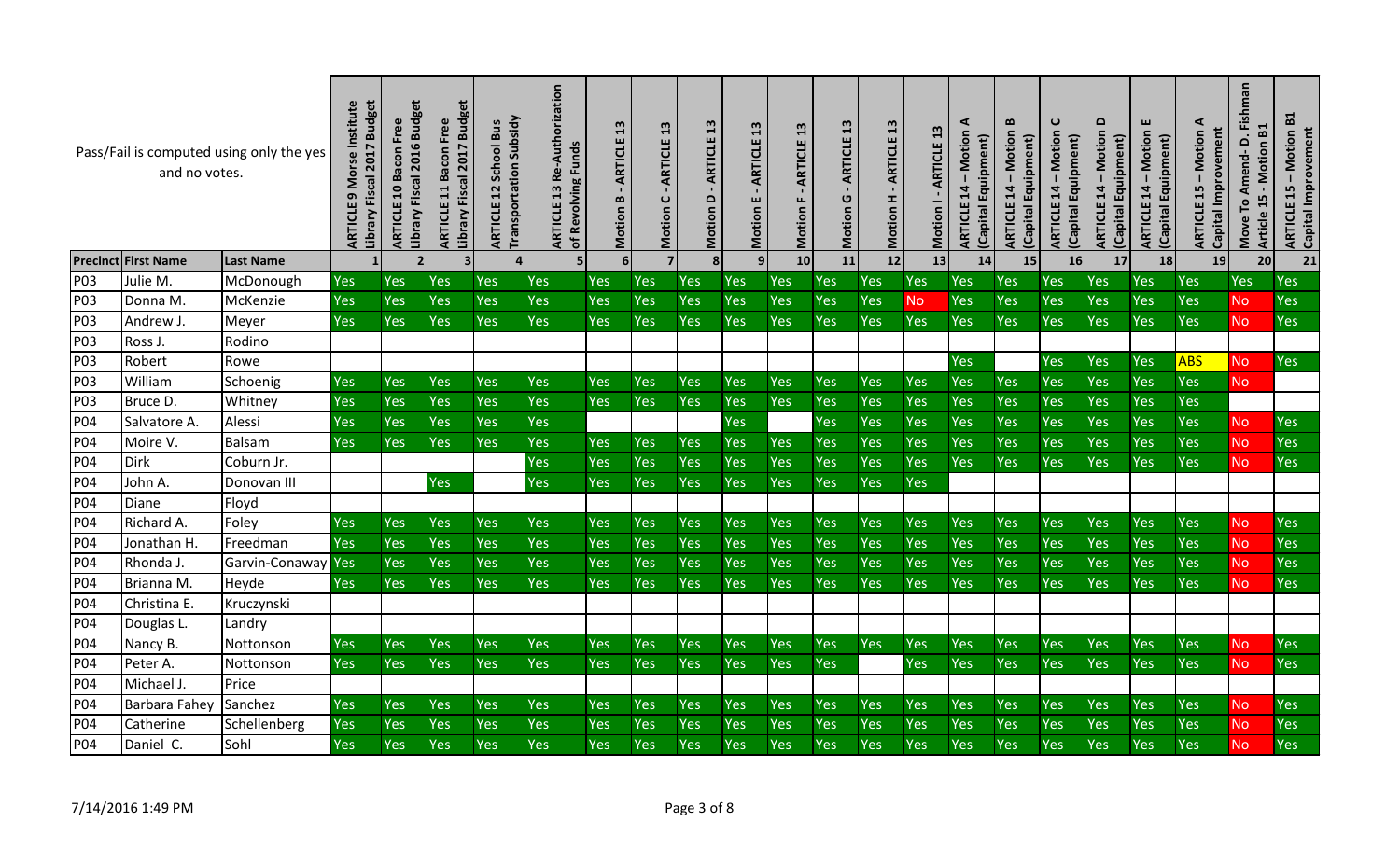|            | and no votes.              | Pass/Fail is computed using only the yes | Institute<br>2017 Budget<br>Morse<br>Library Fiscal<br>ARTICLE | <b>Budget</b><br>Free<br>2016<br><b>ARTICLE 10 Bacon</b><br>Fiscal<br>Library | 2017 Budget<br>Free<br>Bacon<br>Library Fiscal<br>11<br>ARTICLE | <b>Transportation Subsidy</b><br><b>Bus</b><br>School<br>12<br>ARTICLE | Re-Authorization<br><b>Funds</b><br>Revolving<br>13<br>ARTICLE<br>$\mathbf{b}$ | $\overline{13}$<br>ARTICLE<br>$\bf{m}$<br>Motion | $\mathbf{a}$<br>ARTICLE<br>$\mathbf C$<br>Motion | $\mathbf{13}$<br>ARTICLE<br>۵<br>Motion | 13<br>ARTICLE<br>ш<br>Motion | 13<br><b>ARTICLE</b><br>Motion | $\boldsymbol{13}$<br><b>ARTICLE</b><br>ပ<br>Motion | 13<br>ARTICLE<br>I.<br>Motion | 13<br>ARTICLE<br>Motion | ⋖<br>Motion<br>(Capital Equipment)<br>$\overline{14}$<br>ARTICLE | B<br>Motion<br>(Capital Equipment)<br>$\mathbf{I}$<br>14<br>ARTICLE | C<br>Motion<br>Equipment)<br>$14 -$<br><b>ARTICLE</b><br>(Capital | $\Omega$<br><b>Motion</b><br>Equipment)<br>$14 -$<br>ARTICLE<br>(Capital | ш<br>Motion<br>(Capital Equipment)<br>$\overline{14}$<br>ARTICLE | ⋖<br>Capital Improvement<br>Motion<br>15<br><b>ARTICLE</b> | Fishman<br>B1<br>۵<br>- Motion<br>Amend-<br>5<br>ro<br>1<br>Article<br>Move | B1<br><b>ARTICLE 15 - Motion<br/>Capital Improvement</b> |
|------------|----------------------------|------------------------------------------|----------------------------------------------------------------|-------------------------------------------------------------------------------|-----------------------------------------------------------------|------------------------------------------------------------------------|--------------------------------------------------------------------------------|--------------------------------------------------|--------------------------------------------------|-----------------------------------------|------------------------------|--------------------------------|----------------------------------------------------|-------------------------------|-------------------------|------------------------------------------------------------------|---------------------------------------------------------------------|-------------------------------------------------------------------|--------------------------------------------------------------------------|------------------------------------------------------------------|------------------------------------------------------------|-----------------------------------------------------------------------------|----------------------------------------------------------|
|            | <b>Precinct First Name</b> | <b>Last Name</b>                         |                                                                | $\mathbf{2}$                                                                  |                                                                 | $\vert$                                                                | 5 <sub>l</sub>                                                                 | 6                                                |                                                  | 8                                       |                              | 10 <sup>1</sup>                | 11                                                 | 12                            | 13                      | 14                                                               | 15                                                                  | 16                                                                | 17                                                                       | 18                                                               | 19                                                         | 20                                                                          | 21                                                       |
| P04        | Jeanette                   | Szretter                                 | Yes                                                            | Yes                                                                           | <b>Yes</b>                                                      | Yes                                                                    | <b>Yes</b>                                                                     | Yes                                              | <b>Yes</b>                                       | <b>Yes</b>                              | Yes                          |                                | Yes                                                | Yes                           | Yes                     | Yes                                                              | <b>Yes</b>                                                          | Yes                                                               | Yes                                                                      | <b>Yes</b>                                                       | <b>Yes</b>                                                 | <b>No</b>                                                                   | Yes                                                      |
| <b>P05</b> | Erica E.                   | Ball                                     |                                                                |                                                                               |                                                                 |                                                                        |                                                                                |                                                  |                                                  |                                         |                              |                                |                                                    |                               |                         | Yes                                                              | Yes                                                                 | Yes                                                               | Yes                                                                      | Yes                                                              | Yes                                                        | <b>No</b>                                                                   | Yes                                                      |
| <b>P05</b> | Nancy                      | Devereaux                                | Yes                                                            | Yes                                                                           | Yes                                                             | Yes                                                                    | Yes                                                                            | Yes                                              | Yes                                              | <b>Yes</b>                              | Yes                          | Yes                            | Yes                                                | Yes                           | Yes                     | Yes                                                              | Yes                                                                 | Yes                                                               | Yes                                                                      | Yes                                                              | Yes                                                        | <b>No</b>                                                                   | Yes                                                      |
| <b>P05</b> | David                      | Dorant                                   | Yes                                                            | Yes                                                                           | Yes                                                             | Yes                                                                    | Yes                                                                            | <b>Yes</b>                                       | Yes                                              | <b>No</b>                               | Yes                          | <b>No</b>                      | <b>No</b>                                          | <b>No</b>                     | Yes                     | Yes                                                              | <b>Yes</b>                                                          | Yes                                                               | Yes                                                                      | Yes                                                              | Yes                                                        | <b>No</b>                                                                   | Yes                                                      |
| <b>P05</b> | Lawrence L                 | <b>Drolet</b>                            | Yes                                                            | Yes                                                                           | Yes                                                             | Yes                                                                    | Yes                                                                            | Yes                                              | Yes                                              | Yes                                     | Yes                          | Yes                            | Yes                                                | <b>Yes</b>                    | Yes                     | Yes                                                              | Yes                                                                 | Yes                                                               | Yes                                                                      | Yes                                                              | Yes                                                        | <b>No</b>                                                                   | Yes                                                      |
| <b>P05</b> | Andrew D.                  | Eschtruth                                | Yes                                                            | Yes                                                                           | Yes                                                             | Yes                                                                    | Yes                                                                            | Yes                                              | <b>Yes</b>                                       | Yes                                     | Yes                          | Yes                            | Yes                                                | Yes                           | Yes                     | Yes                                                              | Yes                                                                 | Yes                                                               | Yes                                                                      | Yes                                                              | Yes                                                        | <b>No</b>                                                                   | Yes                                                      |
| <b>P05</b> | James L                    | Everett                                  | Yes                                                            | Yes                                                                           | Yes                                                             | Yes                                                                    | Yes                                                                            | Yes                                              | <b>Yes</b>                                       | Yes                                     | Yes                          | Yes                            | Yes                                                | Yes                           | Yes                     | Yes                                                              | Yes                                                                 | Yes                                                               | Yes                                                                      | Yes                                                              | Yes                                                        | <b>No</b>                                                                   | Yes                                                      |
| <b>P05</b> | Amy K.                     | Flynn                                    | Yes                                                            | Yes                                                                           | Yes                                                             | Yes                                                                    | Yes                                                                            | Yes                                              | Yes                                              | Yes                                     | Yes                          | Yes                            | Yes                                                | Yes                           | Yes                     | Yes                                                              | Yes                                                                 | Yes                                                               | Yes                                                                      | Yes                                                              | Yes                                                        | <b>No</b>                                                                   | Yes                                                      |
| <b>P05</b> | Todd M.                    | Gillenwater                              | Yes                                                            | Yes                                                                           | Yes                                                             | Yes                                                                    | <b>Yes</b>                                                                     | Yes                                              | Yes                                              | <b>Yes</b>                              | Yes                          | Yes                            | Yes                                                | Yes                           | Yes                     | Yes                                                              | Yes                                                                 | Yes                                                               | Yes                                                                      | Yes                                                              | Yes                                                        | <b>No</b>                                                                   | Yes                                                      |
| <b>P05</b> | Kathleen C.                | Joyce                                    | Yes                                                            | Yes                                                                           | Yes                                                             | Yes                                                                    | <b>Yes</b>                                                                     | Yes                                              | <b>Yes</b>                                       | <b>Yes</b>                              | Yes                          | Yes                            | Yes                                                | Yes                           | Yes                     | Yes                                                              | Yes                                                                 | Yes                                                               | Yes                                                                      | Yes                                                              | Yes                                                        | Yes                                                                         | Yes                                                      |
| <b>P05</b> | Andrew W.                  | Luke                                     | Yes                                                            | Yes                                                                           | Yes                                                             | Yes                                                                    | <b>Yes</b>                                                                     | Yes                                              | Yes                                              | Yes                                     | Yes                          | Yes                            | Yes                                                | Yes                           | Yes                     | Yes                                                              | Yes                                                                 | Yes                                                               | Yes                                                                      | Yes                                                              | Yes                                                        | <b>No</b>                                                                   | Yes                                                      |
| <b>P05</b> | Harriet S.                 | Merkowitz                                | Yes                                                            | Yes                                                                           | Yes                                                             | Yes                                                                    | <b>Yes</b>                                                                     | Yes                                              | Yes                                              | Yes                                     | Yes                          | Yes                            | Yes                                                | Yes                           | Yes                     | Yes                                                              | Yes                                                                 | Yes                                                               | Yes                                                                      | Yes                                                              | Yes                                                        | <b>No</b>                                                                   | Yes                                                      |
| <b>P05</b> | Julian J.                  | Munnich                                  | Yes                                                            | Yes                                                                           | Yes                                                             | Yes                                                                    | <b>Yes</b>                                                                     | Yes                                              | Yes                                              | Yes                                     | Yes                          | Yes                            | Yes                                                | Yes                           | <b>Yes</b>              | Yes                                                              | Yes                                                                 | Yes                                                               | Yes                                                                      | Yes                                                              | Yes                                                        | <b>ABS</b>                                                                  | Yes                                                      |
| <b>P05</b> | Matthew D.                 | Siegel                                   | Yes                                                            | Yes                                                                           | Yes                                                             | Yes                                                                    | <b>Yes</b>                                                                     | Yes                                              | Yes                                              | <b>Yes</b>                              | Yes                          | Yes                            | Yes                                                | Yes                           | <b>Yes</b>              | Yes                                                              | Yes                                                                 | Yes                                                               | Yes                                                                      | Yes                                                              | <b>Yes</b>                                                 | <b>No</b>                                                                   | Yes                                                      |
| <b>P05</b> | Bruce A.                   | Snow                                     | <b>No</b>                                                      | <b>ABS</b>                                                                    | <b>ABS</b>                                                      | <b>No</b>                                                              | <b>No</b>                                                                      | <b>Yes</b>                                       | <b>No</b>                                        | <b>No</b>                               | Yes                          | Yes                            | N <sub>O</sub>                                     | <b>No</b>                     | <b>ABS</b>              | <b>No</b>                                                        | <b>No</b>                                                           | <b>No</b>                                                         | Yes                                                                      | <b>No</b>                                                        | <b>No</b>                                                  | <b>No</b>                                                                   | <b>No</b>                                                |
| <b>P05</b> | Michael J                  | Sugrue                                   |                                                                |                                                                               |                                                                 |                                                                        |                                                                                |                                                  |                                                  |                                         |                              |                                |                                                    |                               |                         |                                                                  |                                                                     |                                                                   |                                                                          |                                                                  |                                                            |                                                                             |                                                          |
| <b>P05</b> | Charlotte                  | Swartz                                   | Yes                                                            | Yes                                                                           | Yes                                                             | Yes                                                                    | Yes                                                                            | Yes                                              | <b>Yes</b>                                       | <b>Yes</b>                              | Yes                          | Yes                            | Yes                                                | Yes                           | <b>Yes</b>              | Yes                                                              | Yes                                                                 | Yes                                                               | Yes                                                                      | Yes                                                              | <b>Yes</b>                                                 | <b>No</b>                                                                   | Yes                                                      |
| <b>P05</b> | Diane V.                   | Vabulas                                  | Yes                                                            | Yes                                                                           | Yes                                                             | Yes                                                                    | Yes                                                                            | Yes                                              | Yes                                              | <b>Yes</b>                              | Yes                          | Yes                            | Yes                                                | Yes                           | <b>Yes</b>              | <b>No</b>                                                        | Yes                                                                 | <b>ABS</b>                                                        | Yes                                                                      | Yes                                                              | <b>No</b>                                                  | Yes                                                                         | Yes                                                      |
| <b>P05</b> | Kenneth E.                 | Yang                                     | Yes                                                            | Yes                                                                           | Yes                                                             | Yes                                                                    | Yes                                                                            | Yes                                              | Yes                                              | Yes                                     | Yes                          | Yes                            | Yes                                                | Yes                           | Yes                     | Yes                                                              | Yes                                                                 | Yes                                                               | Yes                                                                      | Yes                                                              | Yes                                                        | <b>No</b>                                                                   | Yes                                                      |
| P06        | Barbara A.                 | Chinetti                                 | Yes                                                            | Yes                                                                           | Yes                                                             | Yes                                                                    | <b>Yes</b>                                                                     | Yes                                              | <b>Yes</b>                                       | Yes                                     | Yes                          | Yes                            | Yes                                                | Yes                           | <b>Yes</b>              | Yes                                                              | <b>Yes</b>                                                          | Yes                                                               | Yes                                                                      | Yes                                                              | Yes                                                        | <b>No</b>                                                                   | Yes                                                      |
| P06        | Paul E.                    | Connolly                                 | Yes                                                            | Yes                                                                           | Yes                                                             | Yes                                                                    | <b>Yes</b>                                                                     | Yes                                              | <b>Yes</b>                                       | <b>Yes</b>                              | Yes                          | <b>Yes</b>                     | Yes                                                | Yes                           | <b>Yes</b>              | Yes                                                              | <b>Yes</b>                                                          | Yes                                                               | Yes                                                                      | Yes                                                              | Yes                                                        | <b>No</b>                                                                   | Yes                                                      |
| P06        | Catherine M.               | Coughlin                                 |                                                                |                                                                               |                                                                 |                                                                        |                                                                                |                                                  |                                                  |                                         |                              |                                |                                                    |                               |                         |                                                                  |                                                                     |                                                                   |                                                                          |                                                                  |                                                            |                                                                             |                                                          |
| P06        | Nicholas S.                | DiMasi                                   | Yes                                                            | Yes                                                                           | Yes                                                             | Yes                                                                    | Yes                                                                            | Yes                                              | <b>Yes</b>                                       | <b>Yes</b>                              | Yes                          | Yes                            | Yes                                                | Yes                           | Yes                     | Yes                                                              | Yes                                                                 | Yes                                                               | Yes                                                                      | Yes                                                              | <b>Yes</b>                                                 | No.                                                                         | Yes                                                      |
| P06        | Charlene B.                | Foss                                     | Yes                                                            | Yes                                                                           | Yes                                                             | Yes                                                                    | Yes                                                                            | Yes                                              | Yes                                              | <b>Yes</b>                              | Yes                          | Yes                            | Yes                                                | Yes                           | Yes                     | Yes                                                              | Yes                                                                 | Yes                                                               | Yes                                                                      | Yes                                                              | Yes                                                        | <b>No</b>                                                                   | Yes                                                      |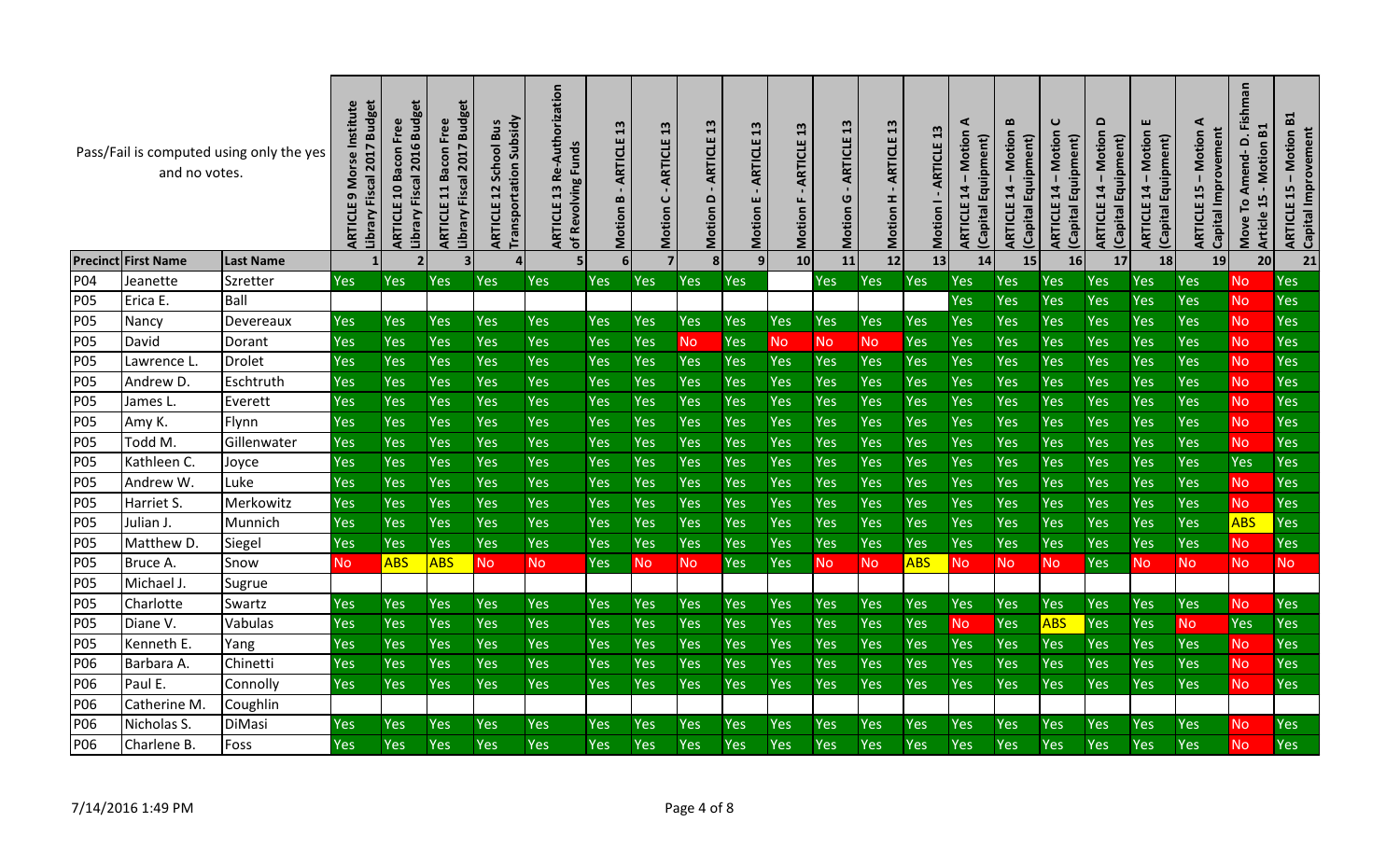|            | and no votes.              | Pass/Fail is computed using only the yes | 2017 Budget<br>Institute<br><b>Morse</b><br>Library Fiscal<br>ARTICLI | 2016 Budget<br><b>ARTICLE 10 Bacon Free</b><br>Library Fiscal | 2017 Budget<br>Free<br>Bacon<br>Library Fiscal<br>11<br>ARTICLE | <b>Transportation Subsidy</b><br><b>School Bus</b><br>12<br>ARTICLE | Re-Authorization<br><b>Funds</b><br>of Revolving<br>$\frac{3}{2}$<br>ARTICLE | $\frac{1}{2}$<br><b>ARTICLE</b><br>$\bf{m}$<br>Motion | $\mathbf{13}$<br>ARTICLE<br>$\cup$<br>Motion | 13<br>ARTICLE<br>۵<br>Motion | $\mathbf{a}$<br>ARTICLE<br>ш<br>Motion | $\mathbf{a}$<br><b>ARTICLE</b><br>Motion | 13<br>ARTICLE<br>G<br>Motion | $\mathbf{a}$<br>ARTICLE<br>Motion H | <b>ARTICLE 13</b><br>Motion I | ⋖<br>Motion<br>(Capital Equipment)<br>14<br>ARTICLE | $\mathbf{m}$<br><b>Motion</b><br>(Capital Equipment)<br>$14 -$<br>ARTICLE | C<br>Motion<br>(Capital Equipment)<br>$\mathbf{I}$<br>14<br><b>ARTICLE</b> | $\Omega$<br><b>ARTICLE 14 - Motion</b><br>Equipment)<br>Capital | ш<br><b>Motion</b><br>(Capital Equipment)<br>$14 -$<br>ARTICLE | ⋖<br>Capital Improvement<br><b>Motion</b><br>15<br>ARTICLE | Fishman<br>B1<br>Amend-D.<br>Motion<br>ഥ<br>Move To<br>Ţ<br>Article | B1<br><b>ARTICLE 15 - Motion<br/>Capital Improvement</b> |
|------------|----------------------------|------------------------------------------|-----------------------------------------------------------------------|---------------------------------------------------------------|-----------------------------------------------------------------|---------------------------------------------------------------------|------------------------------------------------------------------------------|-------------------------------------------------------|----------------------------------------------|------------------------------|----------------------------------------|------------------------------------------|------------------------------|-------------------------------------|-------------------------------|-----------------------------------------------------|---------------------------------------------------------------------------|----------------------------------------------------------------------------|-----------------------------------------------------------------|----------------------------------------------------------------|------------------------------------------------------------|---------------------------------------------------------------------|----------------------------------------------------------|
|            | <b>Precinct First Name</b> | <b>Last Name</b>                         |                                                                       | $\overline{2}$                                                | 3                                                               |                                                                     | 5                                                                            | 6                                                     |                                              | 8 <sup>1</sup>               | 9 <sub>l</sub>                         | 10 <sup>1</sup>                          | 11                           | 12                                  | 13                            | 14                                                  | 15                                                                        | 16                                                                         | 17                                                              | 18                                                             | 19                                                         | 20                                                                  | 21                                                       |
| P06        | Karen A.                   | Foster                                   | Yes                                                                   | Yes                                                           | Yes                                                             | Yes                                                                 | <b>Yes</b>                                                                   | Yes                                                   | <b>Yes</b>                                   | Yes                          | Yes                                    | Yes                                      | Yes                          | Yes                                 | Yes                           | Yes                                                 | <b>Yes</b>                                                                | Yes                                                                        | Yes                                                             | Yes                                                            | <b>Yes</b>                                                 | <b>No</b>                                                           | Yes                                                      |
| P06        | William F.                 | Gath                                     | Yes                                                                   | Yes                                                           | Yes                                                             | Yes                                                                 | Yes                                                                          | Yes                                                   | Yes                                          | Yes                          | Yes                                    | Yes                                      | Yes                          | Yes                                 | Yes                           | Yes                                                 | Yes                                                                       | Yes                                                                        | Yes                                                             | Yes                                                            | Yes                                                        | <b>No</b>                                                           | Yes                                                      |
| P06        | Carol A.                   | Gloff                                    | Yes                                                                   | Yes                                                           | Yes                                                             | Yes                                                                 | Yes                                                                          | Yes                                                   | Yes                                          | Yes                          | Yes                                    | Yes                                      | Yes                          | Yes                                 | Yes                           | Yes                                                 | <b>Yes</b>                                                                | Yes                                                                        | Yes                                                             | Yes                                                            | Yes                                                        | <b>No</b>                                                           | Yes                                                      |
| P06        | Peter S.                   | Golden                                   |                                                                       |                                                               |                                                                 |                                                                     |                                                                              |                                                       |                                              |                              |                                        |                                          |                              |                                     |                               | Yes                                                 | <b>Yes</b>                                                                | Yes                                                                        | Yes                                                             | Yes                                                            | <b>ABS</b>                                                 |                                                                     |                                                          |
| P06        | Michael F.                 | Linehan                                  | Yes                                                                   | Yes                                                           | <b>Yes</b>                                                      | Yes                                                                 | Yes                                                                          | <b>Yes</b>                                            | <b>Yes</b>                                   | <b>Yes</b>                   | <b>Yes</b>                             | Yes                                      | Yes                          | Yes                                 | <b>Yes</b>                    | Yes                                                 | <b>Yes</b>                                                                | Yes                                                                        | Yes                                                             | <b>Yes</b>                                                     | <b>Yes</b>                                                 | <b>No</b>                                                           | Yes                                                      |
| P06        | Tony                       | Lista                                    |                                                                       |                                                               |                                                                 |                                                                     |                                                                              |                                                       |                                              |                              |                                        |                                          |                              |                                     |                               |                                                     |                                                                           |                                                                            |                                                                 |                                                                |                                                            |                                                                     |                                                          |
| P06        | Dominic                    | Mirante Jr.                              | Yes                                                                   | Yes                                                           | Yes                                                             | Yes                                                                 | <b>Yes</b>                                                                   | Yes                                                   | <b>Yes</b>                                   | Yes                          | Yes                                    | Yes                                      | Yes                          | Yes                                 | Yes                           | Yes                                                 | Yes                                                                       | Yes                                                                        | Yes                                                             | <b>Yes</b>                                                     | <b>Yes</b>                                                 | <b>No</b>                                                           | Yes                                                      |
| P06        | Nancy A.                   | Northgraves                              |                                                                       |                                                               |                                                                 | Yes                                                                 | Yes                                                                          | Yes                                                   | Yes                                          | <b>Yes</b>                   | Yes                                    | Yes                                      | Yes                          | Yes                                 | Yes                           | Yes                                                 | Yes                                                                       | Yes                                                                        | Yes                                                             | <b>Yes</b>                                                     | Yes                                                        | <b>No</b>                                                           | Yes                                                      |
| P06        | Jeanne William             | Ostroff                                  |                                                                       | Yes                                                           | Yes                                                             | Yes                                                                 | Yes                                                                          | Yes                                                   | Yes                                          | <b>Yes</b>                   | Yes                                    | Yes                                      | Yes                          | Yes                                 | Yes                           | Yes                                                 | Yes                                                                       | Yes                                                                        | Yes                                                             | Yes                                                            | Yes                                                        | <b>No</b>                                                           | Yes                                                      |
| P06        | Joshua                     | Ostroff                                  |                                                                       |                                                               |                                                                 |                                                                     |                                                                              |                                                       |                                              |                              |                                        |                                          |                              |                                     |                               |                                                     |                                                                           |                                                                            |                                                                 |                                                                | <b>Yes</b>                                                 | <b>No</b>                                                           | Yes                                                      |
| P06        | Richard                    | Stephen                                  | Yes                                                                   | Yes                                                           | Yes                                                             | Yes                                                                 | <b>Yes</b>                                                                   | <b>Yes</b>                                            | <b>Yes</b>                                   | <b>Yes</b>                   | <b>Yes</b>                             | Yes                                      | Yes                          | Yes                                 | <b>Yes</b>                    | Yes                                                 | <b>Yes</b>                                                                | Yes                                                                        | Yes                                                             | <b>Yes</b>                                                     | <b>Yes</b>                                                 | <b>No</b>                                                           | <b>Yes</b>                                               |
| P06        | Florina R.                 | Uyar                                     |                                                                       |                                                               |                                                                 |                                                                     |                                                                              |                                                       |                                              |                              |                                        |                                          |                              |                                     |                               |                                                     |                                                                           |                                                                            |                                                                 |                                                                |                                                            |                                                                     |                                                          |
| P06        | Patrick A.                 | Young                                    | Yes                                                                   | Yes                                                           | Yes                                                             | Yes                                                                 | <b>Yes</b>                                                                   | Yes                                                   | Yes                                          | <b>Yes</b>                   | Yes                                    | Yes                                      | Yes                          | Yes                                 | <b>Yes</b>                    | Yes                                                 | Yes                                                                       | Yes                                                                        | Yes                                                             | Yes                                                            | <b>Yes</b>                                                 | <b>Yes</b>                                                          | <b>Yes</b>                                               |
| P07        | <b>Helen Terry</b>         | Checket                                  | Yes                                                                   | Yes                                                           | Yes                                                             | Yes                                                                 | <b>Yes</b>                                                                   | Yes                                                   | Yes                                          | <b>Yes</b>                   | <b>Yes</b>                             | Yes                                      | Yes                          | Yes                                 | Yes                           | Yes                                                 | Yes                                                                       | Yes                                                                        | Yes                                                             | Yes                                                            | Yes                                                        |                                                                     |                                                          |
| <b>P07</b> | Joseph B.                  | Conway                                   |                                                                       |                                                               |                                                                 |                                                                     |                                                                              |                                                       |                                              |                              |                                        |                                          |                              |                                     |                               |                                                     |                                                                           |                                                                            |                                                                 |                                                                |                                                            |                                                                     |                                                          |
| P07        | Bruce T.                   | Evans                                    | Yes                                                                   | Yes                                                           | Yes                                                             | Yes                                                                 | Yes                                                                          | Yes                                                   | Yes                                          | Yes                          | Yes                                    | Yes                                      | Yes                          | Yes                                 | Yes                           | Yes                                                 | <b>Yes</b>                                                                | Yes                                                                        | Yes                                                             | <b>Yes</b>                                                     | Yes                                                        | <b>No</b>                                                           | Yes                                                      |
| <b>P07</b> | Teresa M.                  | Evans                                    | Yes                                                                   | Yes                                                           | Yes                                                             | Yes                                                                 | Yes                                                                          | Yes                                                   | Yes                                          | Yes                          | Yes                                    | Yes                                      | Yes                          | Yes                                 | Yes                           | Yes                                                 | Yes                                                                       | Yes                                                                        | Yes                                                             | <b>Yes</b>                                                     | Yes                                                        | <b>No</b>                                                           | Yes                                                      |
| P07        | Brian P.                   | Fay                                      | Yes                                                                   | Yes                                                           | Yes                                                             | Yes                                                                 | <b>Yes</b>                                                                   | Yes                                                   | Yes                                          | Yes                          | Yes                                    | Yes                                      | Yes                          | Yes                                 | Yes                           | Yes                                                 | <b>Yes</b>                                                                | Yes                                                                        | Yes                                                             | Yes                                                            | <b>Yes</b>                                                 | No.                                                                 | Yes                                                      |
| P07        | Paul B.                    | Griesmer                                 | Yes                                                                   | Yes                                                           | Yes                                                             | Yes                                                                 | <b>Yes</b>                                                                   | Yes                                                   | Yes                                          | Yes                          | Yes                                    | Yes                                      | Yes                          | Yes                                 | Yes                           | Yes                                                 | <b>Yes</b>                                                                | Yes                                                                        | Yes                                                             | Yes                                                            | <b>Yes</b>                                                 | <b>No</b>                                                           | Yes                                                      |
| <b>P07</b> | Randall P.                 | Gruber                                   | Yes                                                                   | Yes                                                           | Yes                                                             | Yes                                                                 | Yes                                                                          | Yes                                                   | Yes                                          | <b>Yes</b>                   | Yes                                    | Yes                                      | Yes                          | Yes                                 | Yes                           | Yes                                                 | Yes                                                                       | Yes                                                                        | Yes                                                             | <b>Yes</b>                                                     | Yes                                                        |                                                                     |                                                          |
| <b>P07</b> | Henry W.                   | Haugland                                 | Yes                                                                   | Yes                                                           | Yes                                                             | <b>Yes</b>                                                          | <b>Yes</b>                                                                   | Yes                                                   | Yes                                          | <b>Yes</b>                   | Yes                                    | Yes                                      | Yes                          | Yes                                 | Yes                           | Yes                                                 | <b>Yes</b>                                                                | Yes                                                                        | Yes                                                             | <b>Yes</b>                                                     | <b>Yes</b>                                                 | <b>No</b>                                                           | Yes                                                      |
| P07        | Dylan                      | Hayre                                    | Yes                                                                   | Yes                                                           | Yes                                                             | Yes                                                                 | <b>Yes</b>                                                                   | Yes                                                   | Yes                                          | Yes                          | Yes                                    | Yes                                      | Yes                          | Yes                                 | Yes                           | Yes                                                 | Yes                                                                       | Yes                                                                        | Yes                                                             | Yes                                                            |                                                            |                                                                     |                                                          |
| P07        | Evelyn H.                  | Jackson                                  | Yes                                                                   | Yes                                                           | Yes                                                             | Yes                                                                 | <b>Yes</b>                                                                   | Yes                                                   | Yes                                          | Yes                          | Yes                                    | Yes                                      | Yes                          | Yes                                 | Yes                           | Yes                                                 | Yes                                                                       | Yes                                                                        | Yes                                                             | <b>Yes</b>                                                     | <b>Yes</b>                                                 | <b>No</b>                                                           | Yes                                                      |
| <b>P07</b> | Nancy E.                   | Jennett                                  |                                                                       |                                                               |                                                                 |                                                                     |                                                                              |                                                       |                                              |                              |                                        |                                          |                              |                                     |                               |                                                     |                                                                           |                                                                            |                                                                 |                                                                |                                                            |                                                                     |                                                          |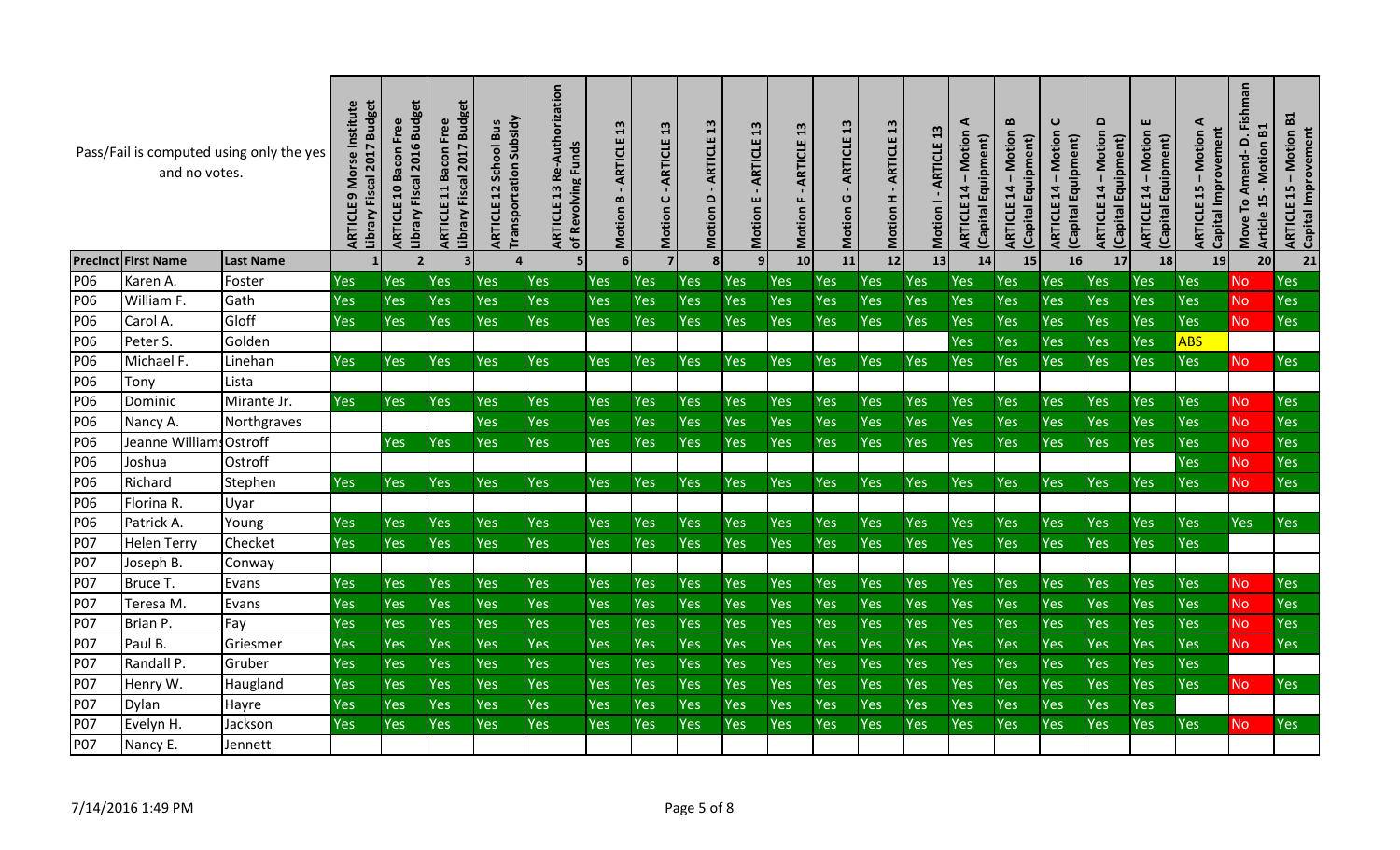|            | and no votes.              | Pass/Fail is computed using only the yes | Institute<br>2017 Budget<br>Library Fiscal<br>Σ<br><b>ARTICLE</b> | 2016 Budget<br>Free<br><b>ARTICLE 10 Bacon</b><br>Library Fiscal | 2017 Budget<br>Free<br>Bacon<br>Library Fiscal<br>11<br><b>ARTICLE</b> | <b>Transportation Subsidy</b><br><b>Bus</b><br>School<br>12<br>ARTICLE | Re-Authorization<br><b>Funds</b><br>of Revolving<br>$\frac{3}{2}$<br>ARTICLE | $\mathbf{a}$<br>ARTICLE<br>B<br>Motion | $\mathbf{a}$<br>ARTICLE<br>ပ<br>Motion | $\mathbf{a}$<br>ARTICLE<br>۵<br>Motion | 13<br>ARTICLE<br>ш<br><b>Motion</b> | $\mathbf{13}$<br>ARTICLE<br>Motion | 13<br><b>ARTICLE</b><br>ပ<br>Motion | $\mathbf{a}$<br>ARTICLE<br>Motion H | 13<br><b>ARTICLE</b><br>Motion | ⋖<br>Motion<br>(Capital Equipment)<br>$14 -$<br>ARTICLE | $\bf{m}$<br>Motion<br>Equipment)<br>$14 -$<br><b>ARTICLE</b><br>Capital <sup>I</sup> | C<br>Motion<br>Equipment)<br>14<br><b>ARTICLE</b><br>(Capital | $\Omega$<br><b>Motion</b><br>Equipment)<br>$14 -$<br><b>ARTICLE</b><br>Capital | ш<br>Motion<br>(Capital Equipment)<br>$\mathbf{I}$<br>14<br>ARTICLE | ⋖<br>Capital Improvement<br>Motion<br>15<br>ARTICLE | Fishman<br>B1<br>d<br>Motion<br>Amend-<br>Move To<br>$\blacktriangleright$<br>Article | $\mathbf{E}$<br><b>ARTICLE 15 - Motion<br/>Capital Improvement</b> |
|------------|----------------------------|------------------------------------------|-------------------------------------------------------------------|------------------------------------------------------------------|------------------------------------------------------------------------|------------------------------------------------------------------------|------------------------------------------------------------------------------|----------------------------------------|----------------------------------------|----------------------------------------|-------------------------------------|------------------------------------|-------------------------------------|-------------------------------------|--------------------------------|---------------------------------------------------------|--------------------------------------------------------------------------------------|---------------------------------------------------------------|--------------------------------------------------------------------------------|---------------------------------------------------------------------|-----------------------------------------------------|---------------------------------------------------------------------------------------|--------------------------------------------------------------------|
|            | <b>Precinct First Name</b> | <b>Last Name</b>                         |                                                                   | $\overline{\phantom{a}}$                                         | 3                                                                      |                                                                        |                                                                              |                                        |                                        | 8                                      |                                     | 10 <sub>l</sub>                    | 11                                  | 12                                  | 13                             | 14                                                      | 15                                                                                   | 16                                                            | 17                                                                             | 18                                                                  | 19                                                  | 20                                                                                    | 21                                                                 |
| P07        | Richard                    | Jennett Jr.                              |                                                                   |                                                                  |                                                                        |                                                                        |                                                                              |                                        |                                        |                                        |                                     |                                    |                                     |                                     |                                |                                                         |                                                                                      |                                                               |                                                                                |                                                                     |                                                     |                                                                                       |                                                                    |
| P07        | Joseph A.                  | Keefe                                    |                                                                   |                                                                  |                                                                        |                                                                        |                                                                              |                                        |                                        |                                        |                                     |                                    |                                     |                                     |                                |                                                         |                                                                                      |                                                               |                                                                                |                                                                     |                                                     |                                                                                       |                                                                    |
| P07        | Anthony A.                 | Marini                                   |                                                                   |                                                                  |                                                                        |                                                                        |                                                                              |                                        |                                        |                                        |                                     |                                    |                                     |                                     |                                |                                                         |                                                                                      |                                                               |                                                                                |                                                                     |                                                     |                                                                                       |                                                                    |
| P07        | Paul-Jon                   | McNealy                                  | Yes                                                               | Yes                                                              | Yes                                                                    | <b>Yes</b>                                                             | Yes                                                                          | <b>Yes</b>                             | Yes                                    | <b>Yes</b>                             | Yes                                 | <b>Yes</b>                         | Yes                                 | <b>Yes</b>                          | Yes                            | Yes                                                     | <b>Yes</b>                                                                           | <b>Yes</b>                                                    | Yes                                                                            | <b>Yes</b>                                                          | Yes                                                 | N <sub>o</sub>                                                                        | Yes                                                                |
| P07        | Elaine B.                  | Ostroff                                  |                                                                   |                                                                  |                                                                        |                                                                        |                                                                              |                                        |                                        |                                        |                                     |                                    |                                     |                                     |                                |                                                         |                                                                                      |                                                               |                                                                                |                                                                     |                                                     |                                                                                       |                                                                    |
| P07        | S. Christopher             | <b>Salis</b>                             | Yes                                                               | Yes                                                              | Yes                                                                    | Yes                                                                    | Yes                                                                          | <b>Yes</b>                             | Yes                                    | Yes                                    | Yes                                 | Yes                                | <b>Yes</b>                          | <b>Yes</b>                          | Yes                            | Yes                                                     | Yes                                                                                  | <b>Yes</b>                                                    | Yes                                                                            | <b>Yes</b>                                                          | Yes                                                 | <b>No</b>                                                                             | Yes                                                                |
| <b>P07</b> | Linda                      | Wollschlager                             | Yes                                                               | Yes                                                              | Yes                                                                    | Yes                                                                    | Yes                                                                          | Yes                                    | Yes                                    | Yes                                    | Yes                                 | Yes                                | Yes                                 | <b>Yes</b>                          | Yes                            | Yes                                                     | Yes                                                                                  | Yes                                                           | Yes                                                                            | Yes                                                                 | Yes                                                 | <b>No</b>                                                                             | Yes                                                                |
| <b>P08</b> | Mary A.                    | <b>Brown</b>                             | Yes                                                               | Yes                                                              | Yes                                                                    | Yes                                                                    | Yes                                                                          | <b>Yes</b>                             | Yes                                    | <b>Yes</b>                             | Yes                                 | Yes                                | Yes                                 | <b>Yes</b>                          | Yes                            | Yes                                                     | Yes                                                                                  | Yes                                                           | Yes                                                                            | Yes                                                                 | Yes                                                 | <b>No</b>                                                                             | Yes                                                                |
| <b>P08</b> | James E.                   | Brown Jr.                                | Yes                                                               | Yes                                                              | Yes                                                                    | Yes                                                                    | Yes                                                                          | <b>Yes</b>                             | Yes                                    | Yes                                    | Yes                                 | Yes                                | Yes                                 | <b>Yes</b>                          | Yes                            | Yes                                                     | Yes                                                                                  | Yes                                                           | Yes                                                                            | <b>Yes</b>                                                          | Yes                                                 | <b>No</b>                                                                             | Yes                                                                |
| <b>P08</b> | Robert                     | Canning                                  | Yes                                                               | Yes                                                              | Yes                                                                    | Yes                                                                    | <b>Yes</b>                                                                   | <b>Yes</b>                             | Yes                                    | Yes                                    | Yes                                 | Yes                                | Yes                                 | Yes                                 | Yes                            | Yes                                                     | Yes                                                                                  | <b>Yes</b>                                                    | Yes                                                                            | <b>Yes</b>                                                          | Yes                                                 | Yes                                                                                   | <b>Yes</b>                                                         |
| <b>P08</b> | Lawrence                   | Delaney                                  |                                                                   | Yes                                                              | Yes                                                                    | Yes                                                                    | Yes                                                                          | <b>Yes</b>                             | Yes                                    | <b>Yes</b>                             | Yes                                 | Yes                                | Yes                                 | <b>Yes</b>                          | Yes                            | Yes                                                     | Yes                                                                                  | <b>Yes</b>                                                    | Yes                                                                            | Yes                                                                 | Yes                                                 | <b>Yes</b>                                                                            |                                                                    |
| <b>P08</b> | Tass                       | Filledes                                 | Yes                                                               | Yes                                                              | <b>Yes</b>                                                             | Yes                                                                    | <b>Yes</b>                                                                   | <b>Yes</b>                             | Yes                                    | Yes                                    | Yes                                 | Yes                                | Yes                                 | <b>ABS</b>                          | Yes                            | Yes                                                     | Yes                                                                                  | Yes                                                           | Yes                                                                            | <b>Yes</b>                                                          | Yes                                                 | <b>ABS</b>                                                                            | <b>Yes</b>                                                         |
| <b>P08</b> | Glen B.                    | Glater                                   |                                                                   | Yes                                                              | Yes                                                                    | Yes                                                                    | <b>Yes</b>                                                                   | <b>Yes</b>                             | Yes                                    | Yes                                    | Yes                                 | Yes                                | Yes                                 | <b>Yes</b>                          | Yes                            | Yes                                                     | Yes                                                                                  | Yes                                                           | Yes                                                                            | Yes                                                                 | Yes                                                 |                                                                                       |                                                                    |
| P08        | Marjorie                   | Gove                                     | Yes                                                               | Yes                                                              | Yes                                                                    | Yes                                                                    | <b>Yes</b>                                                                   | <b>Yes</b>                             | Yes                                    | Yes                                    | Yes                                 | Yes                                | Yes                                 | Yes                                 | Yes                            | <b>ABS</b>                                              | Yes                                                                                  | Yes                                                           | Yes                                                                            | <b>Yes</b>                                                          | Yes                                                 | <b>No</b>                                                                             | Yes                                                                |
| <b>P08</b> | Sara R.                    | Hanna                                    | Yes                                                               | Yes                                                              | Yes                                                                    | Yes                                                                    | Yes                                                                          | <b>Yes</b>                             | Yes                                    | Yes                                    | Yes                                 | Yes                                | Yes                                 | Yes                                 | Yes                            | Yes                                                     | Yes                                                                                  | Yes                                                           | Yes                                                                            | Yes                                                                 | Yes                                                 | <b>No</b>                                                                             | Yes                                                                |
| <b>P08</b> | Glynn E.                   | Hawley                                   | Yes                                                               | Yes                                                              | <b>Yes</b>                                                             | Yes                                                                    | Yes                                                                          | <b>Yes</b>                             | Yes                                    | <b>Yes</b>                             | Yes                                 | Yes                                | Yes                                 | <b>Yes</b>                          | Yes                            | Yes                                                     | Yes                                                                                  | <b>Yes</b>                                                    | Yes                                                                            | <b>Yes</b>                                                          |                                                     |                                                                                       |                                                                    |
| <b>P08</b> | Thomas E.                  | Hubbard                                  | Yes                                                               | Yes                                                              | <b>Yes</b>                                                             | Yes                                                                    | Yes                                                                          | <b>Yes</b>                             | Yes                                    | <b>Yes</b>                             | Yes                                 | Yes                                | Yes                                 | <b>Yes</b>                          | Yes                            | Yes                                                     | Yes                                                                                  | Yes                                                           | Yes                                                                            | <b>Yes</b>                                                          | Yes                                                 | <b>No</b>                                                                             | Yes                                                                |
| <b>P08</b> | James                      | Lawrence-Archer Yes                      |                                                                   | Yes                                                              | Yes                                                                    | Yes                                                                    | <b>Yes</b>                                                                   | <b>Yes</b>                             | Yes                                    |                                        | Yes                                 | Yes                                | Yes                                 | <b>Yes</b>                          | Yes                            | Yes                                                     | Yes                                                                                  | Yes                                                           | Yes                                                                            | <b>Yes</b>                                                          | Yes                                                 | Yes                                                                                   | <b>Yes</b>                                                         |
| <b>P08</b> | Bradford A.                | Moore                                    | Yes                                                               | Yes                                                              | Yes                                                                    | <b>No</b>                                                              | Yes                                                                          | <b>Yes</b>                             | Yes                                    | <b>Yes</b>                             | Yes                                 | Yes                                | Yes                                 | <b>Yes</b>                          | Yes                            | Yes                                                     | Yes                                                                                  | <b>Yes</b>                                                    | Yes                                                                            | <b>Yes</b>                                                          | Yes                                                 | N <sub>o</sub>                                                                        | Yes                                                                |
| <b>P08</b> | Garry M.                   | O'Brien                                  |                                                                   |                                                                  |                                                                        |                                                                        |                                                                              |                                        |                                        |                                        |                                     |                                    |                                     |                                     |                                |                                                         |                                                                                      |                                                               |                                                                                |                                                                     |                                                     |                                                                                       |                                                                    |
| P08        | Richard                    | Philben                                  |                                                                   |                                                                  |                                                                        |                                                                        |                                                                              |                                        |                                        |                                        |                                     |                                    |                                     |                                     |                                |                                                         |                                                                                      |                                                               |                                                                                |                                                                     |                                                     |                                                                                       |                                                                    |
| <b>P08</b> | Susan G.                   | Salamoff                                 | Yes                                                               | Yes                                                              | Yes                                                                    | Yes                                                                    | <b>Yes</b>                                                                   | <b>Yes</b>                             | Yes                                    | Yes                                    | Yes                                 | Yes                                | Yes                                 | <b>Yes</b>                          | <b>Yes</b>                     | Yes                                                     | <b>Yes</b>                                                                           |                                                               |                                                                                |                                                                     | Yes                                                 | <b>No</b>                                                                             | Yes                                                                |
| <b>P08</b> | Richard                    | Sidney                                   | Yes                                                               | Yes                                                              | Yes                                                                    | Yes                                                                    | Yes                                                                          | <b>Yes</b>                             | Yes                                    | Yes                                    | Yes                                 | Yes                                | Yes                                 | Yes                                 | Yes                            | Yes                                                     | Yes                                                                                  | Yes                                                           | Yes                                                                            | <b>Yes</b>                                                          | Yes                                                 |                                                                                       |                                                                    |
| <b>P08</b> | Daniel M                   | Sullivan                                 | Yes                                                               | Yes                                                              | Yes                                                                    | Yes                                                                    | Yes                                                                          | <b>Yes</b>                             | Yes                                    | Yes                                    | Yes                                 | Yes                                | Yes                                 | <b>Yes</b>                          | Yes                            | Yes                                                     | Yes                                                                                  | Yes                                                           | Yes                                                                            | <b>Yes</b>                                                          | Yes                                                 | <b>No</b>                                                                             | Yes                                                                |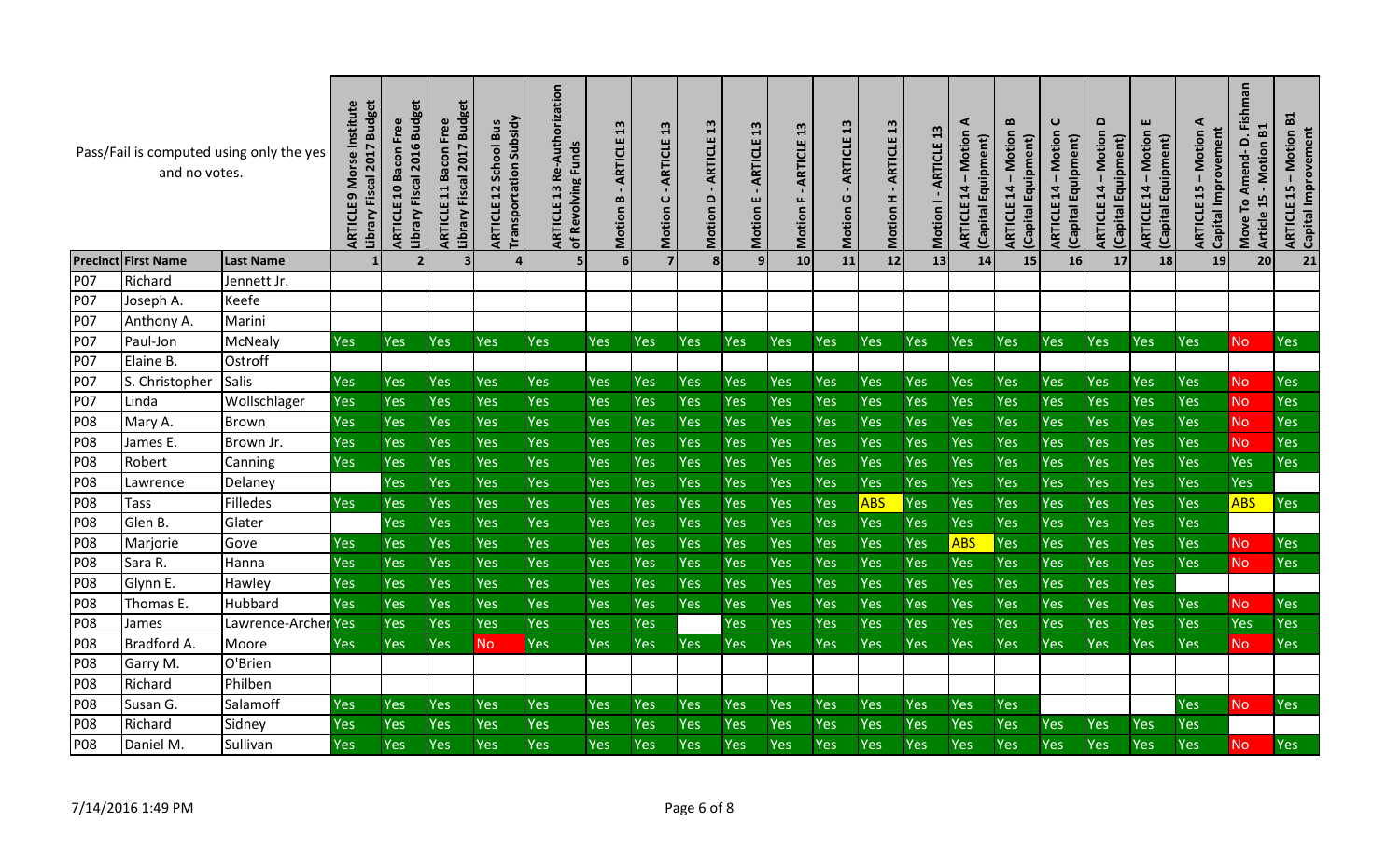|                 | and no votes.              | Pass/Fail is computed using only the yes | Institute<br>2017 Budget<br><b>Morse</b><br>Library Fiscal<br><b>ARTICLE</b> | 2016 Budget<br><b>ARTICLE 10 Bacon Free</b><br>Library Fiscal | 2017 Budget<br>Free<br>Bacon<br>Library Fiscal<br>$\mathbf{1}$<br>ARTICLE | <b>Transportation Subsidy</b><br><b>School Bus</b><br>12<br>ARTICLE | 13 Re-Authorization<br>of Revolving Funds<br><b>ARTICLE</b> | $\mathbf{a}$<br>ARTICLE<br>B<br>Motion | $\mathbf{a}$<br>ARTICLE<br>$\cup$<br>Motion | $\mathbf{a}$<br>ARTICLE<br>۵<br>Motion | $\mathbf{13}$<br>ARTICLE<br>ш<br>Motion | $\mathbf{a}$<br>ARTICLE<br>Motion | 13<br><b>ARTICLE</b><br>G<br>Motion | $\mathbf{a}$<br>ARTICLE<br>Motion H | <b>ARTICLE 13</b><br>Motion | ⋖<br>$14 -$ Motion<br>(Capital Equipment)<br>ARTICLE | $\bf{m}$<br>14 – Motion<br>(Capital Equipment)<br><b>ARTICLE</b> | C<br>Motion<br>(Capital Equipment)<br>14<br><b>ARTICLE</b> | $\Omega$<br><b>ARTICLE 14 - Motion</b><br>(Capital Equipment) | ш<br><b>Motion</b><br>(Capital Equipment)<br>$14 -$<br>ARTICLE | ⋖<br>Capital Improvement<br>Motion<br>$\mathbf{I}$<br>15<br><b>ARTICLE</b> | Move To Amend-D. Fishman<br>B1<br>Motion<br>$\blacksquare$<br>15<br>Article | $\mathbf{E}$<br><b>ARTICLE 15 - Motion<br/>Capital Improvement</b> |
|-----------------|----------------------------|------------------------------------------|------------------------------------------------------------------------------|---------------------------------------------------------------|---------------------------------------------------------------------------|---------------------------------------------------------------------|-------------------------------------------------------------|----------------------------------------|---------------------------------------------|----------------------------------------|-----------------------------------------|-----------------------------------|-------------------------------------|-------------------------------------|-----------------------------|------------------------------------------------------|------------------------------------------------------------------|------------------------------------------------------------|---------------------------------------------------------------|----------------------------------------------------------------|----------------------------------------------------------------------------|-----------------------------------------------------------------------------|--------------------------------------------------------------------|
|                 | <b>Precinct First Name</b> | <b>Last Name</b>                         |                                                                              | $\overline{\phantom{a}}$                                      | 3                                                                         |                                                                     |                                                             | 6                                      |                                             | 8                                      | $\mathbf{q}$                            | 10                                | 11                                  | 12                                  | 13                          | 14                                                   | 15                                                               | 16                                                         | 17                                                            | 18                                                             | 19                                                                         | 20                                                                          | 21                                                                 |
| <b>P08</b>      | Gregory R.                 | Vitarelli                                |                                                                              |                                                               |                                                                           |                                                                     |                                                             |                                        |                                             |                                        |                                         |                                   |                                     |                                     |                             |                                                      |                                                                  |                                                            |                                                               |                                                                |                                                                            |                                                                             |                                                                    |
| P09             | Wayne A.                   | Chouinard                                |                                                                              |                                                               |                                                                           |                                                                     |                                                             |                                        |                                             |                                        |                                         |                                   |                                     |                                     |                             |                                                      |                                                                  |                                                            |                                                               |                                                                |                                                                            |                                                                             |                                                                    |
| P09             | Cathleen M.                | Collins                                  |                                                                              |                                                               |                                                                           |                                                                     |                                                             |                                        |                                             |                                        |                                         |                                   |                                     |                                     |                             |                                                      |                                                                  |                                                            |                                                               |                                                                |                                                                            |                                                                             |                                                                    |
| P <sub>09</sub> | Donald P.                  | Friswell                                 | Yes                                                                          | Yes                                                           | <b>Yes</b>                                                                | <b>Yes</b>                                                          | Yes                                                         | <b>Yes</b>                             | Yes                                         | <b>Yes</b>                             | <b>Yes</b>                              | <b>Yes</b>                        | Yes                                 | <b>Yes</b>                          | <b>Yes</b>                  | <b>Yes</b>                                           | <b>Yes</b>                                                       | <b>Yes</b>                                                 | Yes                                                           | <b>Yes</b>                                                     | Yes                                                                        | N <sub>o</sub>                                                              | Yes                                                                |
| P09             | Charlotte M.               | Hannon                                   |                                                                              |                                                               |                                                                           |                                                                     |                                                             |                                        |                                             |                                        |                                         |                                   |                                     |                                     |                             |                                                      |                                                                  |                                                            |                                                               |                                                                |                                                                            |                                                                             |                                                                    |
| P09             | Kenneth B.                 | Hoyt                                     |                                                                              |                                                               |                                                                           |                                                                     |                                                             |                                        |                                             |                                        |                                         |                                   |                                     |                                     |                             |                                                      |                                                                  |                                                            |                                                               |                                                                |                                                                            |                                                                             |                                                                    |
| P09             | Edward A.                  | Johnson                                  |                                                                              |                                                               |                                                                           |                                                                     |                                                             |                                        |                                             |                                        |                                         |                                   |                                     |                                     |                             |                                                      |                                                                  |                                                            |                                                               |                                                                |                                                                            |                                                                             |                                                                    |
| P09             | Paul R.                    | Joseph                                   |                                                                              |                                                               |                                                                           |                                                                     |                                                             |                                        |                                             |                                        |                                         |                                   |                                     |                                     |                             |                                                      |                                                                  |                                                            |                                                               |                                                                |                                                                            |                                                                             |                                                                    |
| P09             | Scott A.                   | Joseph                                   |                                                                              |                                                               |                                                                           |                                                                     |                                                             |                                        |                                             |                                        |                                         |                                   |                                     |                                     |                             |                                                      |                                                                  |                                                            |                                                               |                                                                |                                                                            |                                                                             |                                                                    |
| P09             | Kevin C.                   | Keith                                    |                                                                              |                                                               |                                                                           |                                                                     |                                                             |                                        |                                             |                                        |                                         |                                   |                                     |                                     |                             |                                                      |                                                                  |                                                            |                                                               |                                                                |                                                                            |                                                                             |                                                                    |
| P <sub>09</sub> | Sandy                      | LaFleur                                  | Yes                                                                          | Yes                                                           | Yes                                                                       | Yes                                                                 | <b>Yes</b>                                                  | <b>Yes</b>                             | Yes                                         | <b>Yes</b>                             | <b>Yes</b>                              | Yes                               | Yes                                 | <b>Yes</b>                          | Yes                         | Yes                                                  | Yes                                                              | <b>Yes</b>                                                 | Yes                                                           | <b>Yes</b>                                                     | <b>Yes</b>                                                                 | No.                                                                         | <b>Yes</b>                                                         |
| P09             | David W.                   | Mangan                                   |                                                                              |                                                               |                                                                           |                                                                     |                                                             |                                        |                                             |                                        |                                         |                                   |                                     |                                     |                             |                                                      |                                                                  |                                                            |                                                               |                                                                |                                                                            |                                                                             |                                                                    |
| P09             | Theresa M.                 | Miller                                   | Yes                                                                          | Yes                                                           | Yes                                                                       | Yes                                                                 | <b>Yes</b>                                                  | <b>Yes</b>                             | Yes                                         | <b>Yes</b>                             | Yes                                     | Yes                               | Yes                                 | Yes                                 | Yes                         | Yes                                                  | <b>Yes</b>                                                       | <b>Yes</b>                                                 | Yes                                                           | <b>Yes</b>                                                     | Yes                                                                        | <b>No</b>                                                                   | Yes                                                                |
| P09             | Janice L.                  | Parsons                                  | Yes                                                                          | Yes                                                           | Yes                                                                       | Yes                                                                 | <b>Yes</b>                                                  | <b>Yes</b>                             | Yes                                         | Yes                                    | Yes                                     | Yes                               | Yes                                 | <b>Yes</b>                          | Yes                         | Yes                                                  | Yes                                                              | Yes                                                        | Yes                                                           | <b>Yes</b>                                                     | Yes                                                                        | <b>No</b>                                                                   | Yes                                                                |
| P09             | Andres C                   | Rochwerger                               | Yes                                                                          | Yes                                                           | Yes                                                                       | Yes                                                                 | Yes                                                         | <b>Yes</b>                             | Yes                                         | Yes                                    | Yes                                     | Yes                               | Yes                                 | Yes                                 | Yes                         | Yes                                                  | Yes                                                              |                                                            |                                                               |                                                                | Yes                                                                        | Yes                                                                         | Yes                                                                |
| P09             | Heather S.                 | Seiche                                   | <b>Yes</b>                                                                   | Yes                                                           | Yes                                                                       | <b>Yes</b>                                                          | <b>Yes</b>                                                  | <b>Yes</b>                             | <b>Yes</b>                                  | <b>Yes</b>                             | Yes                                     | <b>Yes</b>                        | Yes                                 | Yes                                 | Yes                         | Yes                                                  | <b>Yes</b>                                                       | <b>Yes</b>                                                 | Yes                                                           | <b>Yes</b>                                                     | <b>Yes</b>                                                                 | <b>No</b>                                                                   | <b>Yes</b>                                                         |
| P09             | James M.                   | Williamson                               |                                                                              |                                                               |                                                                           |                                                                     |                                                             |                                        |                                             |                                        |                                         |                                   |                                     |                                     |                             |                                                      |                                                                  |                                                            |                                                               |                                                                |                                                                            |                                                                             |                                                                    |
| P <sub>09</sub> | Jamie                      | Parr                                     | Yes                                                                          | Yes                                                           | Yes                                                                       | Yes                                                                 | <b>Yes</b>                                                  | <b>Yes</b>                             | Yes                                         | <b>Yes</b>                             | Yes                                     | Yes                               | Yes                                 | <b>Yes</b>                          | Yes                         | Yes                                                  | <b>Yes</b>                                                       | <b>Yes</b>                                                 | Yes                                                           | <b>Yes</b>                                                     | <b>Yes</b>                                                                 | N <sub>o</sub>                                                              | Yes                                                                |
| P09             | Erica                      | Noonan                                   | Yes                                                                          | Yes                                                           | Yes                                                                       | Yes                                                                 | <b>Yes</b>                                                  | <b>Yes</b>                             | Yes                                         | <b>Yes</b>                             | Yes                                     | Yes                               | Yes                                 | <b>Yes</b>                          | Yes                         | Yes                                                  | Yes                                                              | <b>Yes</b>                                                 | Yes                                                           | Yes                                                            |                                                                            |                                                                             |                                                                    |
| P10             | Christine                  | Ackerman                                 | Yes                                                                          | Yes                                                           | Yes                                                                       | <b>Yes</b>                                                          | Yes                                                         | <b>Yes</b>                             | Yes                                         | <b>Yes</b>                             | Yes                                     | Yes                               | Yes                                 | Yes                                 | Yes                         | Yes                                                  | Yes                                                              | <b>Yes</b>                                                 | Yes                                                           | <b>Yes</b>                                                     | Yes                                                                        | <b>No</b>                                                                   | Yes                                                                |
| P10             | Robert J.                  | Awkward                                  |                                                                              |                                                               |                                                                           |                                                                     |                                                             |                                        |                                             | <b>Yes</b>                             | Yes                                     | Yes                               | Yes                                 | <b>Yes</b>                          | Yes                         | Yes                                                  | Yes                                                              | <b>Yes</b>                                                 | Yes                                                           | <b>Yes</b>                                                     | <b>Yes</b>                                                                 | <b>No</b>                                                                   | Yes                                                                |
| P <sub>10</sub> | Kathleen                   | <b>Bacon</b>                             |                                                                              |                                                               |                                                                           |                                                                     |                                                             |                                        |                                             |                                        |                                         |                                   |                                     |                                     |                             |                                                      |                                                                  |                                                            |                                                               |                                                                |                                                                            |                                                                             |                                                                    |
| P10             | Adam M.                    | Berkowitz                                | Yes                                                                          | Yes                                                           | Yes                                                                       | Yes                                                                 | Yes                                                         | <b>Yes</b>                             | Yes                                         | <b>Yes</b>                             | Yes                                     | Yes                               | Yes                                 | Yes                                 | Yes                         | Yes                                                  | Yes                                                              | <b>Yes</b>                                                 | Yes                                                           | <b>Yes</b>                                                     | Yes                                                                        | <b>No</b>                                                                   | Yes                                                                |
| P10             | Edward J.                  | Doherty                                  |                                                                              |                                                               |                                                                           |                                                                     |                                                             |                                        |                                             |                                        | <b>Yes</b>                              | Yes                               | Yes                                 | <b>Yes</b>                          | Yes                         | Yes                                                  | Yes                                                              | Yes                                                        | Yes                                                           | <b>Yes</b>                                                     | Yes                                                                        | <b>No</b>                                                                   | Yes                                                                |